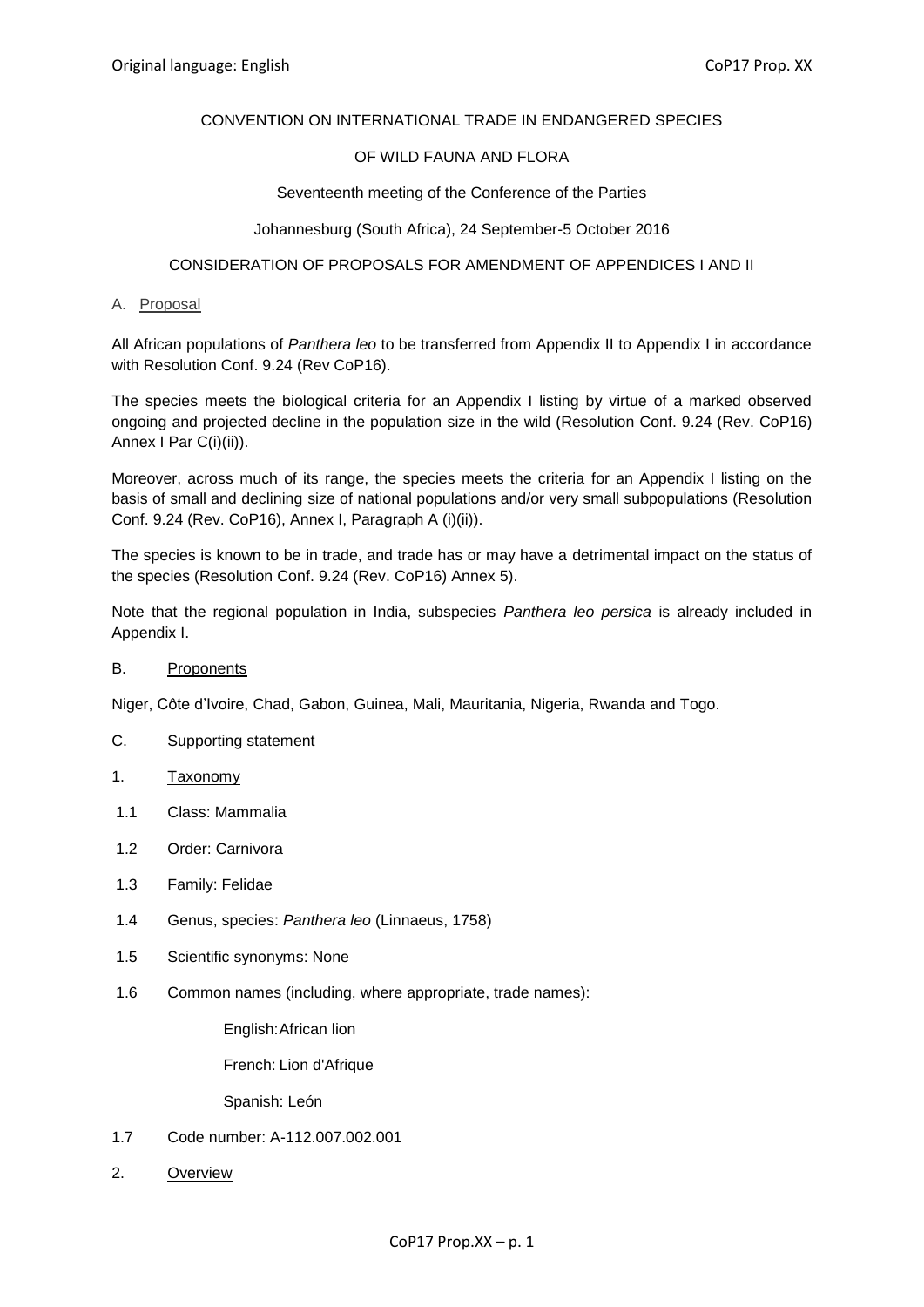The IUCN's 2015 Red List assessment of *Panthera leo* (Bauer et al. 2015a) details serious declines in lion populations across much of their African range. According to the assessment, which is based on 47 well monitored lion populations, lion numbers are inferred to have declined by 43% from 1993- 2014 (approximately 3 lion generations) with a decreasing population trend, and the species is thought to occupy only around 8% of its historic range. Bauer et al. 2015b indicated that lion populations in West, Central, and East Africa are predicted to suffer a further projected 50% decline over the next two decades. Although the IUCN has maintained the lion's 'Vulnerable' Red List status, nevertheless Bauer et al. 2015a state that sample lion populations outside of Botswana, Namibia, South Africa, Zimbabwe and India have been observed to have declined by more than 60% from 1993-2014 and thus it is inferred by the IUCN that in the majority of its range the lion meets the criteria for an 'Endangered' listing. The West African subpopulation, which is thought to number just over 400 individuals, has been separately classified by the IUCN as 'Critically Endangered' (Henschel et al. 2015).

The IUCN's 2015 Red List assessment indicates that the lion has likely been recently extirpated from 12 African countries and is suspected to have undergone a possible recent extirpation in another four. Many populations are small and fragmented. The main identified threats include indiscriminate killing in defence of life and livestock, habitat loss, prey base depletion, the impacts of local and international trade in bush meat on prey availability, poorly regulated sport hunting, and the increasing international trade in lion parts and products. (Bauer et al. 2015a)

While lion populations have declined, international trade in lion specimens has increased markedly in recent years. Data from the CITES Trade Database on trade in lions and parts and products derived from them for the ten-year period 2005-2014 reveal a total of 29,214 lion items declared to have been exported by 102 Parties, 19 of which are range States. 11,164 of these items were declared to have been derived from wild lions. (CITES Trade Database 2015).

An Appendix I listing would reduce the impacts of international trade on the species, strengthen domestic protection by permitting stronger penalties for illegal trade, encourage further international efforts (including access to resources) to protect the species, offer opportunities to increase public awareness of the threats facing the species, and provide greater impetus for the implementation of national and regional conservation strategies.

- 3. Species characteristics
- 3.1 Distribution

According to the 2015 IUCN assessment, African lions are native to Angola, Benin, Botswana, Burkina Faso, Cameroon, Central African Republic, Chad, The Democratic Republic of the Congo, Ethiopia, Kenya, Malawi, Mozambique, Namibia, Niger, Nigeria, Senegal, Somalia, South Africa, Sudan, Swaziland, The United Republic of Tanzania, Uganda, Zambia, and Zimbabwe. They are possibly extinct in Côte d'Ivoire, Ghana, Guinea, Guinea-Bissau, Mali, Rwanda, and Togo. They are functionally extinct in Algeria, Burundi, Congo, Djibouti, Egypt, Eritrea, Gabon, Gambia, Lesotho, Libya, Mauritania, Morocco, Sierra Leone, Tunisia, and Western Sahara (Bauer et al. 2015a).

Bauer et al. (2015a) estimated extant lion range (based on areas where recent records provided reasonable confidence that lions persist) at 1,654,375 km², or 8% of historical range.

3.2 Habitat

The African lion has a broad habitat tolerance, absent only from tropical rainforest and the interior of the Sahara desert (Nowell and Jackson 1996).

## 3.3 Biological characteristics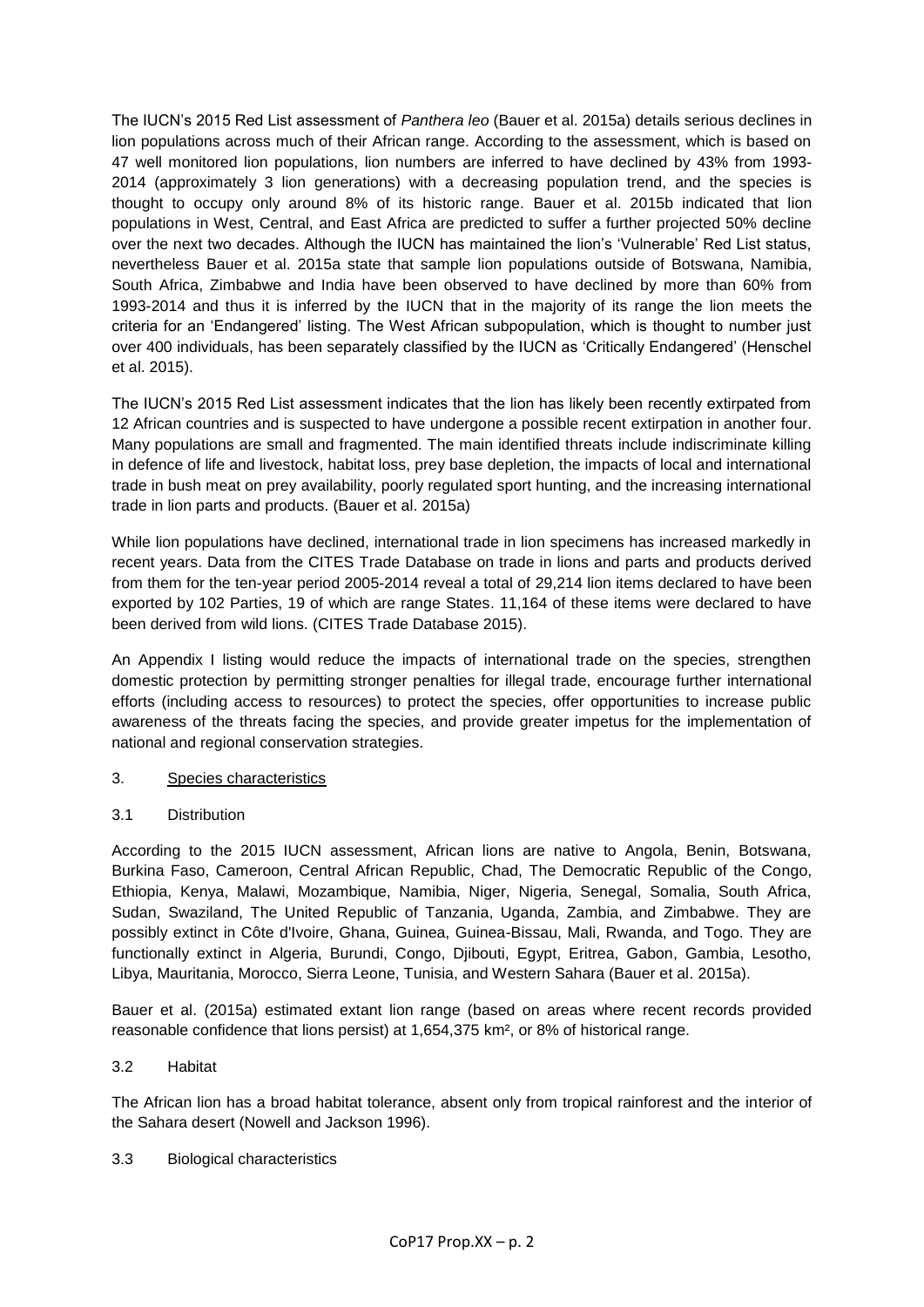Biological characteristics of the African lion are quite well documented (e.g. Schaller 1972; Scheel 1993; Nowell and Jackson 1996). Lions are generalist, cooperative hunters. Foraging preferences change with season and with lion group size. Lions have no fixed breeding season. Females give birth every 20 months if they raise their cubs to maturity, but the interval can be as short as 4-6 weeks if their litter is lost. Gestation lasts 110 days, litter size range is 1-4 cubs, and sex ratio at birth is 1:1. At about four years of age, females will have their first litter and males will become resident in a pride. Pride takeovers by male lions and subsequent infanticide of cubs sired by the ousted male lions greatly influences reproductive success. Lionesses defending their cubs from the victorious males are sometimes killed during the takeover. Infanticide typically accounts for 27 percent of cub mortality. Adult mortality is typically caused by humans, starvation, disease or attacks by other lions. Injury and death can also occur during hunting attempts on some of their larger prey.

Lions are the most social of the big cats, with related females remaining together in prides, and related and unrelated males forming coalitions competing for tenure over prides

## 3.4 Morphological characteristics

The lion is the second largest species of Felidae. Characteristics include sharp, retractile claws, a short neck, a broad face with prominent whiskers, rounded ears and a muscular body. Lions are typically a tawny colour with black on the backs of the ears and white on the abdomen and inner legs. Males usually have a mane around the head, neck and chest. Lions are sexually dimorphic. Adult males, on average, weigh about 188 kg with the heaviest male on record weighing 272 kg. Females are smaller, weighing, on average, 126 kg. Male body length, not including the tail, ranges from 1.7 m to 2.5 m with a tail from 0.9 m to 1 m (Nowell and Jackson 1996).

## 3.5 Role of the species in its ecosystem

As a top order predator, the lion affects (and is affected by) populations of its prey species, which typically include buffalo, zebra, wildebeest, roan, sable, springbok, gemsbok, kob, impala, warthog, and hartebeest (Nowell and Jackson 1996). Lions are the only predator that can kill large herbivores, such as elephant, giraffe and buffalo, using cooperative hunting techniques (Hopcraft et al. 2010). A change in abundance and distribution of lions can significantly impact prey species abundance and ecosystem balance. Lion presence and abundance impacts the carnivore guild, with inter-specific competition affecting the distribution and abundance of other large carnivores, notably cheetahs and African wild dogs (Ripple et al. 2014).

The importance of large apex consumers such as lions to ecosystem stability, and the impacts of their removal, is increasingly being recognised. Estes et al. 2011 described the loss of these animals as possibly 'humankind's most pervasive influence on nature'.

## 4. Status and trends

## 4.1 Habitat trends

Habitat loss and corresponding loss of prey are serious threats to African lions (Van Orsdol et al. 1985; Ray et al. 2005; Hayward et al. 2007). In sub-Saharan Africa, there was a 25% increase in the amount of land allocated to agriculture between 1970 and 2000 (Chardonnet et al. 2010). Numbers of wild herbivores declined by 52% in East Africa and 85% in West Central Africa between 1970 and 2005 (Craigie et al. 2010). The exploitation of trees and mineral resources, and the construction of dams and irrigation schemes, contribute to destruction and degradation of lion habitats (IUCN 2006a). The growing human population has also resulted in an increase in the consumption of bush meat and subsequent decline in prey availability, and a concomitant increase in competition between humans and lions. The 2015 IUCN assessment indicates that habitat loss and conversion has led to many lion populations becoming small and isolated; current lion habitat is estimated at 1,654,375 km², or 8% of historical range (Bauer et al. 2015a).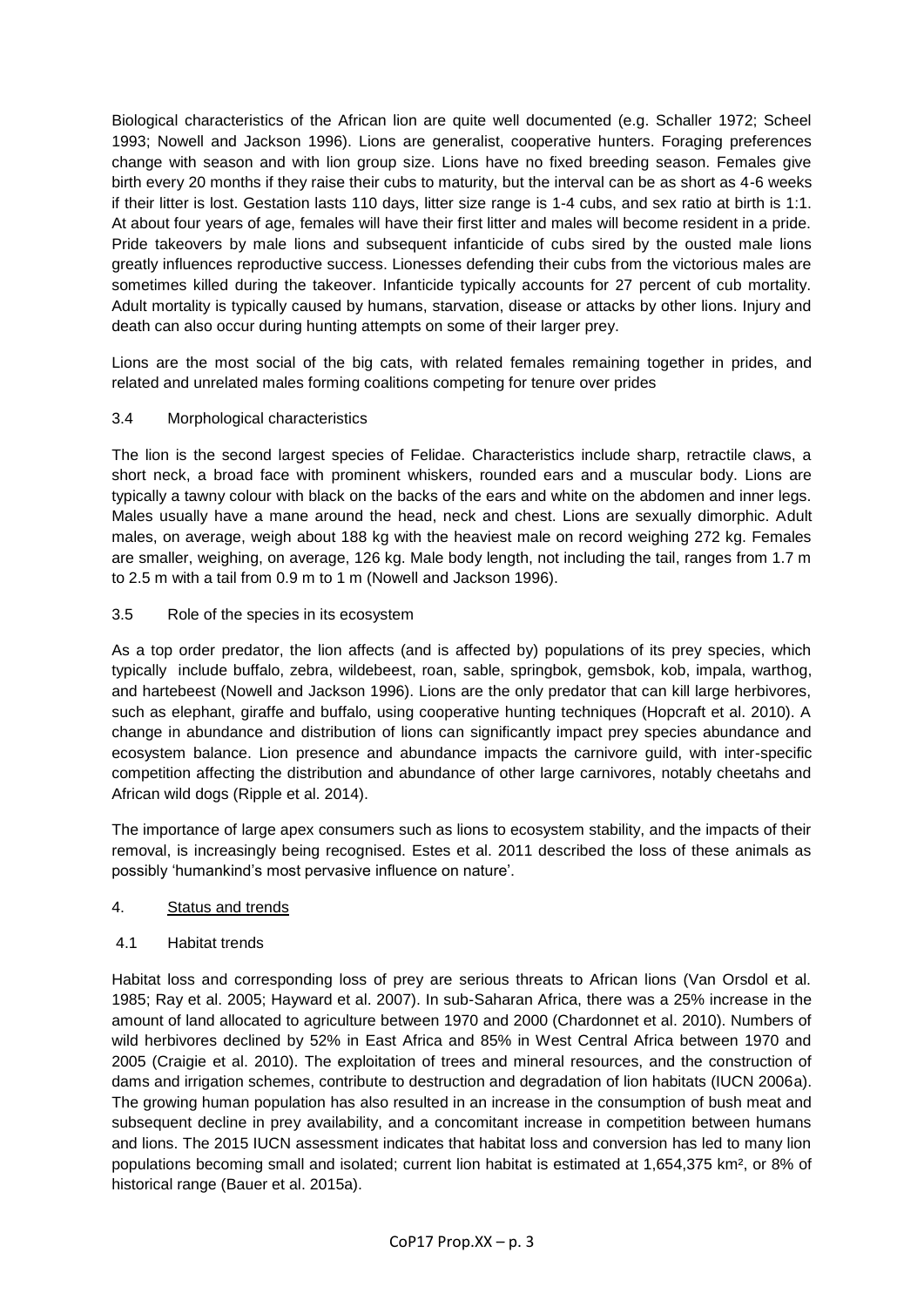## 4.2 Population size

Bauer et al. (2015a) applied recent regional population trends to previous population estimates (Bauer and Van Der Merwe 2004, Chardonnet 2002), and provided updated regional population estimates in the form of ranges, as follows:

| Region                | Population range estimates |                                          |  |  |  |  |  |  |  |  |
|-----------------------|----------------------------|------------------------------------------|--|--|--|--|--|--|--|--|
|                       |                            | Based on Bauer and   Based on Chardonnet |  |  |  |  |  |  |  |  |
|                       | Van Der Merwe 2004         | 2002                                     |  |  |  |  |  |  |  |  |
| Southern Africa       | 10.385                     | 15,925                                   |  |  |  |  |  |  |  |  |
| East Africa           | 7,345                      | 13,316                                   |  |  |  |  |  |  |  |  |
| West Africa           | 406                        | 406                                      |  |  |  |  |  |  |  |  |
| <b>Central Africa</b> | 590                        | 1,747                                    |  |  |  |  |  |  |  |  |
| <b>Total</b>          | 18,726                     | 31,394                                   |  |  |  |  |  |  |  |  |

The authors expressed "greater confidence in the estimate of fewer than 20,000 Lions in Africa than in a number over 30,000".

## 4.3 Population structure

Lion population structures differ depending on a number of variables, including climate, habitat and prey availability (Tuqa et al. 2014). Prides typically consist of 5-9 adult females with up to 18 being observed, their dependent offspring, and separate coalitions of 2-6 males (Haas et al.2005). Prides generally break into smaller groups when hunting.

Lions tend to live at higher densities than most other felids, but with a wide variation from 1.5 adults per 100 km² in southern African semi-desert to 55 adults per 100 km² in parts of the Serengeti (Sunquist and Sunquist 2002). Pride ranges can vary widely even in the same region: e.g., from 266- 4,532 km² in the Kgalagadi Transfrontier Park of South Africa (Funston 2001). There is evidence to suggest that social groups may be more important than individuals in determining the ecological stability of predator-prey relationships, suggesting that the viability of lion social groupings is highly important (Fryxell et al. 2007).

Increasing fragmentation of lion populations in insular reserves which are closed to natural immigration has long been identified as an issue (Kissui et al. 2004, Packer et al. 1991). Human disturbance affects pride structure, and lions tend to be less gregarious in human dominated landscapes; such populations typically exist at low density consisting of small prides, a lack of adult males, and little immigration (Snyman 2010). Fragmentation and isolation of populations may affect genetic variability, with consequences for reproductive performance and sex rations (Packer et al. 1991).

## 4.4 Population trends

The 2015 IUCN assessment infers that lion populations across Africa have undergone a reduction of approximately 43% over the past 21 years (approximately three lion generations, 1993-2014) based on time trend analysis of census data for 47 relatively well monitored lion subpopulations (Bauer et al. 2015a).

This overall assessment masks a dichotomy. While sample lion subpopulations increased by 12% in four southern African countries (Botswana, Namibia, South Africa and Zimbabwe) and in India, an observed decline of 60% or more in sample subpopulations outside these countries was observed for the remainder of its African range. In other words, in the majority of its range the lion meets the IUCN Red List criterion for Endangered (Bauer et al. 2015a).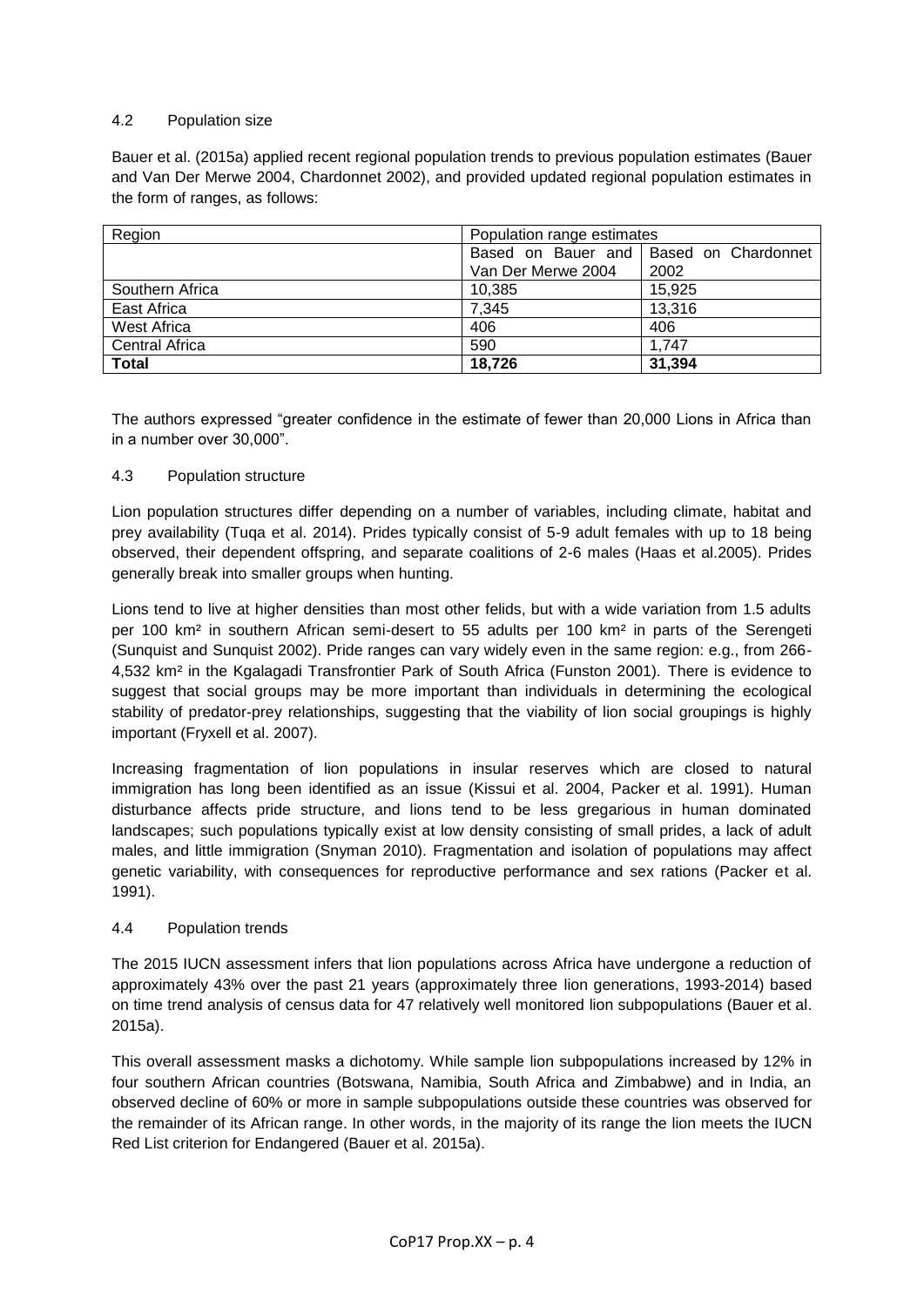Bauer et al. (2015b) predicted that at a regional scale, lion populations in West, Central and East Africa are likely to suffer further projected 50% declines over the next two decades.

In the region of West Africa, the lion is separately classified by the IUCN as Critically Endangered (Henschel et al. 2015), based on surveys suggesting that only 406 (range 269-583) lions remain in West Africa, most of which (about 90%) persist in a single population in W-Arly-Pendjari (Henschel et al. 2014).

Regional African lion conservation strategies developed by the IUCN in 2006 for West-Central and East-Southern regions, defined and identified Lion Conservation Units (LCUs) as 'areas of known or probable lion range that can be considered an ecological unit of importance for lion conservation', and classified such units as Large (>500 individuals), Medium (<500, >50 individuals), and Small (<50 individuals) (IUCN 2006a,b). A total of 67 LCU's were identified. Using a similar classification, Riggio et al. (2013) defined 'Lion Strongholds' as being increasing populations within protected areas containing at least 500 individuals, and 'Potential Strongholds' as populations with greater than 250 individuals.

Almost all lion populations that historically exceeded 500 individuals are declining (Bauer et al. 2015b). Among the 67 LCUs identified by the IUCN (IUCN 2006a,b), Riggio et al. (2013) identified only 10 which met the criteria to be classified as Lion Strongholds (increasing populations containing >500 individuals within protected areas). These authors also noted that 18 of the LCUs identified in the 2006 regional conservation strategies had lost their lions.

#### West and Central Africa:

Bauer et al. (2015a) estimate that as few as 406 lions exist in West Africa and 590-1,747 across Central Africa. These authors suggest that the combined population across West and Central Africa underwent an estimated decrease of 66% between 1993 and 2014 (21 years, three lion generations). At the country level, all countries in West and Central Africa have very small wild national populations (<500, as defined in CITES Resolution Conf. 9.24 (Rev. CoP16) Annex 5) and, with the exception of Benin, each of the national populations in these regions is inferred to have declined (Bauer et al. 2015a, supplementary material, Table 3), with population declines in Ghana, Côte d'Ivoire, Nigeria and Senegal exceeding the general guideline of 50% for a marked recent rate of decline as defined in CITES Resolution Conf. 9.24 (Rev. CoP16) Annex 5.

## East Africa:

Bauer et al. (2015a) estimate the East African lion population to be 7,345 – 13,316 (Bauer et al. 2015a, supplementary material, Table 2) and it is inferred to have experienced a marked recent decline estimated at 59% between 1993 and 2014 (Bauer et al. 2015a, supplementary material, Table 3).

## Southern Africa:

Southern Africa is the only region where trends in lion numbers are positive; according to Bauer et al. (2015a, supplementary material, Table 2), the inferred lion population across southern Africa is 10,385-15,925. However, populations in Botswana and Zambia are inferred to have declined between 1993-2014 (Bauer et al. 2015a, supplementary material, Table 3). In addition, all subpopulations in Namibia, Zambia and Zimbabwe number below 500 individuals (Bauer et al. 2015a, supplementary material, Table 3). With regard to Mozambique, the authors note that the lion population has experienced a temporary boom that is unlikely to continue, possibly related to the increased opportunity to feed on the bodies of poached elephants as poaching has dramatically increased in the country in recent years. With regard to South Africa, the wild population is small but inferred to have increased between 1993-2014 (Bauer et al. 2015a, supplementary material, Table 3).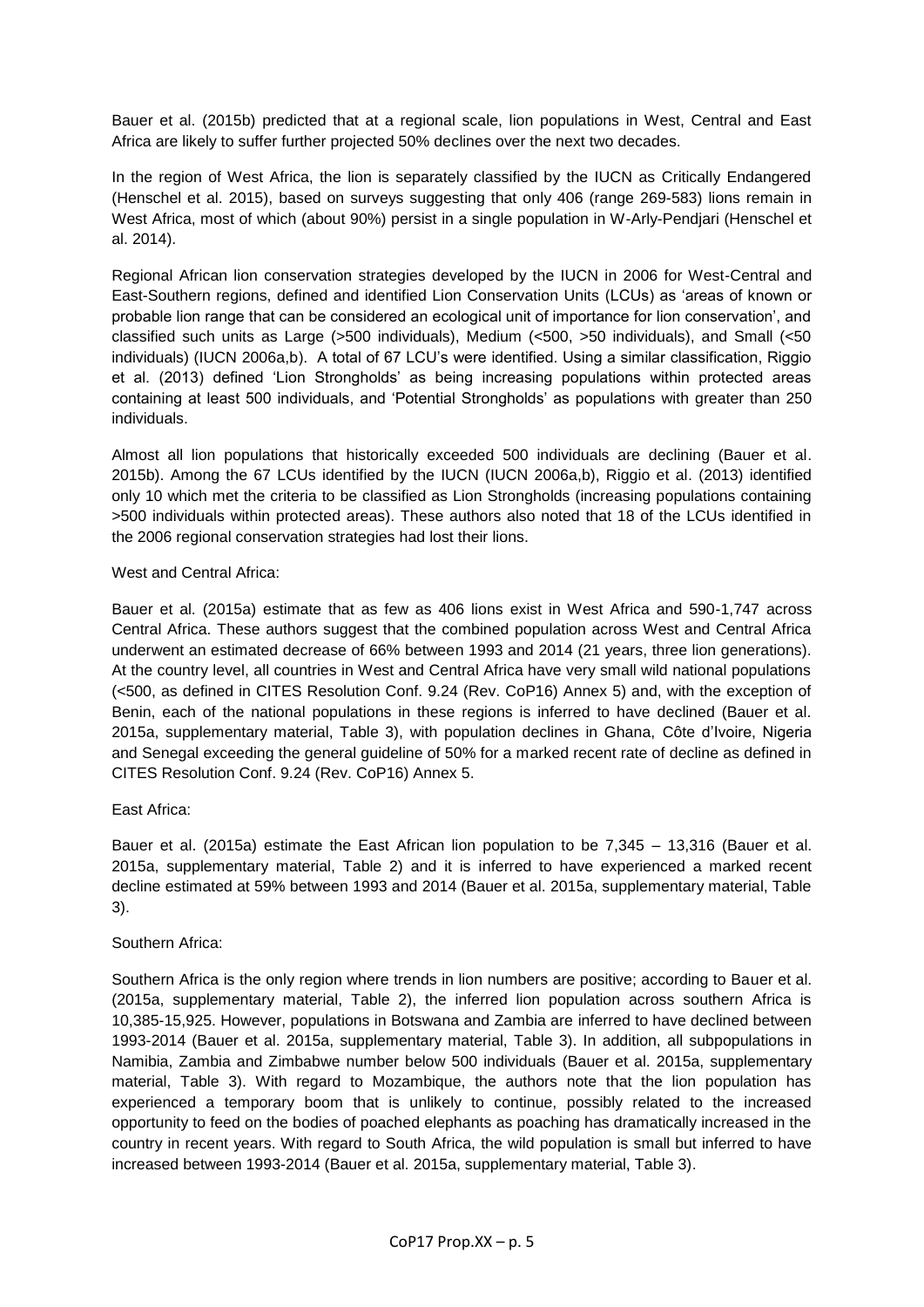## 4.5 Geographic trends

Bauer et al. (2015a) indicated that lions have been recently extirpated from 12 African countries (Cote d'Ivoire, Gambia, Guinea Bissau, Mali, Mauritania, Sierra Leone, Congo, Gabon, Burundi, Djibouti, Eritrea and Lesotho), and possibly extirpated in a further four (Ghana, Guinea, Togo and Rwanda).

Bauer et al. (2015b) predicted that at a regional scale, lion populations in West, Central, and East Africa are likely to suffer further projected 50% declines over the next two decades, and that lion populations are only increasing in southern Africa where they are intensively managed in fenced reserves. These authors state that many lion populations are either now gone or expected to disappear within the next few decades to the extent that the intensively managed populations in southern Africa may soon supersede the iconic savannah landscapes in East Africa as the most successful sites for lion conservation. The rapid disappearance of lions suggests a major trophic downgrading of African ecosystems with the lion no longer playing a pivotal role as apex predator.

## 5. Threats

Major threats identified by Bauer et al. (2015b) include indiscriminate killing (primarily as a result of retaliatory or pre-emptive killing to protect life and livestock) and prey base depletion. Habitat loss and conversion has led to a number of populations becoming small and isolated (Bauer et al. 2008). Unsustainable trophy hunting may have contributed to population declines in Botswana, Namibia, Tanzania and Zimbabwe (Packer et al. 2009, 2011, 2013). Furthermore, international trade in lion products is emerging as an additional threat.

The relative extent to which these threats have contributed to lion population declines is difficult to evaluate accurately. In terms of persecution, while actual losses of livestock to predators may be relatively low, the perceived financial cost to farmers can be high, and lions are persecuted intensely in livestock areas across Africa as a consequence. Their scavenging behaviour makes them particularly vulnerable to the practice of lacing prey carcasses with poison to eliminate predators.

Lion population density is known to mirror prey species availability (Van Orsdol et al. 1985, Hayward et al. 2007). Large herbivores are increasingly threatened by an unsustainable and increasingly commercial bushmeat trade, leading to collapses in prey populations across large parts of savanna Africa (Lindsey et al. 2013). Regional lion population trends reported in the 2015 IUCN assessment closely reflect regional changes in herbivore populations reported in the scientific literature. (Craigie et al. 2010).

Current trophy hunting management regimes can lead to unsustainable offtakes, with offtake frequently exceeding the recommended sustainable level of one male lion per 2,000 km<sup>2</sup> (Packer et al. 2006, 2011).

Infectious disease may also threaten some lion populations (Munson et al. 2008, Trinkel et al. 2011).

- 6. Utilization and trade
- 6.1 National utilization

African lions are traditionally used for medicinal, ceremonial and ritual purposes by a number of African communities. Lions are also considered a risk to livestock and human life in many communities, and are targeted as a result. Traditional use and persecution may play a significant role in the decline of some populations (Hazzah 2006; Bauer et al. 2010). Significant commercial captive breeding operations exist, principally in South Africa – see section 8.4.

6.2 Legal trade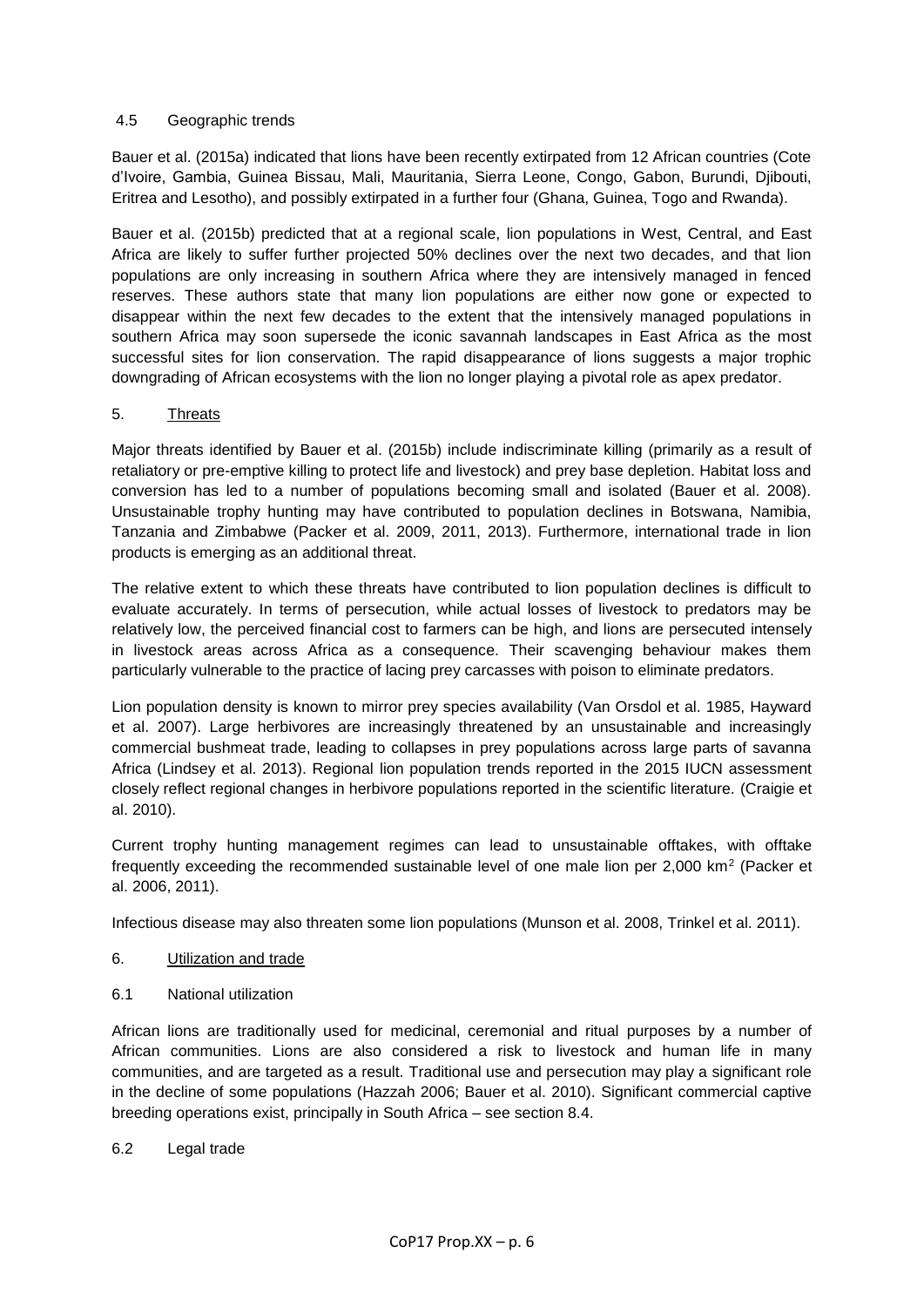A summary of data on declared trade in lion items is provided in Annex A. Analysis of the CITES Trade Database for the period 2005-2014 inclusive reveals a substantial and increasing level of trade in lions and derivatives. The following figures refer to quantities of items listed on the database derived from Appendix II-listed populations of *Panthera leo* between 2005-2014, excluding data declared by weight or volume:

- A total of 29,214 items were declared to have been exported between 2005-2014, rising from 2403 in 2005 to 3587 in 2014, with a high of 4941 in 2011 (Annex A table A1);
- A total of 11,164 items derived from wild lions (source code W) were declared to have been exported between 2005-2014 (Annex A table A1);
- Lion items were declared to have been exported by 102 Parties, including 19 African range States which were responsible for 88% of the items exported. The items were imported by 154 Parties. The largest quantities exported were as follows:

| Party           | Total number of lion items declared to<br>exported 2005-2014<br>been<br>have<br>(excluding those declared by weight or<br>volume) |
|-----------------|-----------------------------------------------------------------------------------------------------------------------------------|
| South Africa    | 19666                                                                                                                             |
| Tanzania        | 1390                                                                                                                              |
| Zambia          | 1215                                                                                                                              |
| Zimbabwe        | 1104                                                                                                                              |
| <b>Botswana</b> | 1074                                                                                                                              |
| Namibia         | 653                                                                                                                               |
| Mozambique      | 389                                                                                                                               |
| Ethiopia        | 379                                                                                                                               |

According to CITES Trade Database, lions and lion derivatives are traded for a number of purposes. For the period 2005-2014 inclusive, purpose codes associated with lion item exports listed on the database were as follows (in order of quantity of Appendix II lion items declared to have been exported, highest first):

| CITES-WCMC<br>code<br>purpose       | Total declared exported items | Declared<br>exported<br>items<br>by |
|-------------------------------------|-------------------------------|-------------------------------------|
| (UNEP WCMC (2013))                  | by purpose code               | purpose code from wild lions        |
|                                     |                               | (Source Code W)                     |
| H (Hunting trophy)                  | 12315                         | 4387                                |
| T (Commercial)                      | 7787                          | 1701                                |
| S (Scientific)                      | 4811                          | 4041                                |
| P (Personal)                        | 1273                          | 807                                 |
| $Z$ (Zoo)                           | 1134                          | 52                                  |
| Q (Circus or travelling exhibition) | 1108                          | 15                                  |
| B (Breeding in captivity)           | 355                           |                                     |
| E (Educational)                     | 180                           | 85                                  |
| N (Reintroduction or introduction   |                               |                                     |
| to the wild)                        | 23                            | 14                                  |
| м<br>(Medicinal,<br>including       |                               |                                     |
| biomedical research))               | 14                            | 3                                   |
| L (Law enforcement /<br>judicial /  |                               |                                     |
| forensic)                           | 14                            | 9                                   |

(excludes items declared by volume/weight)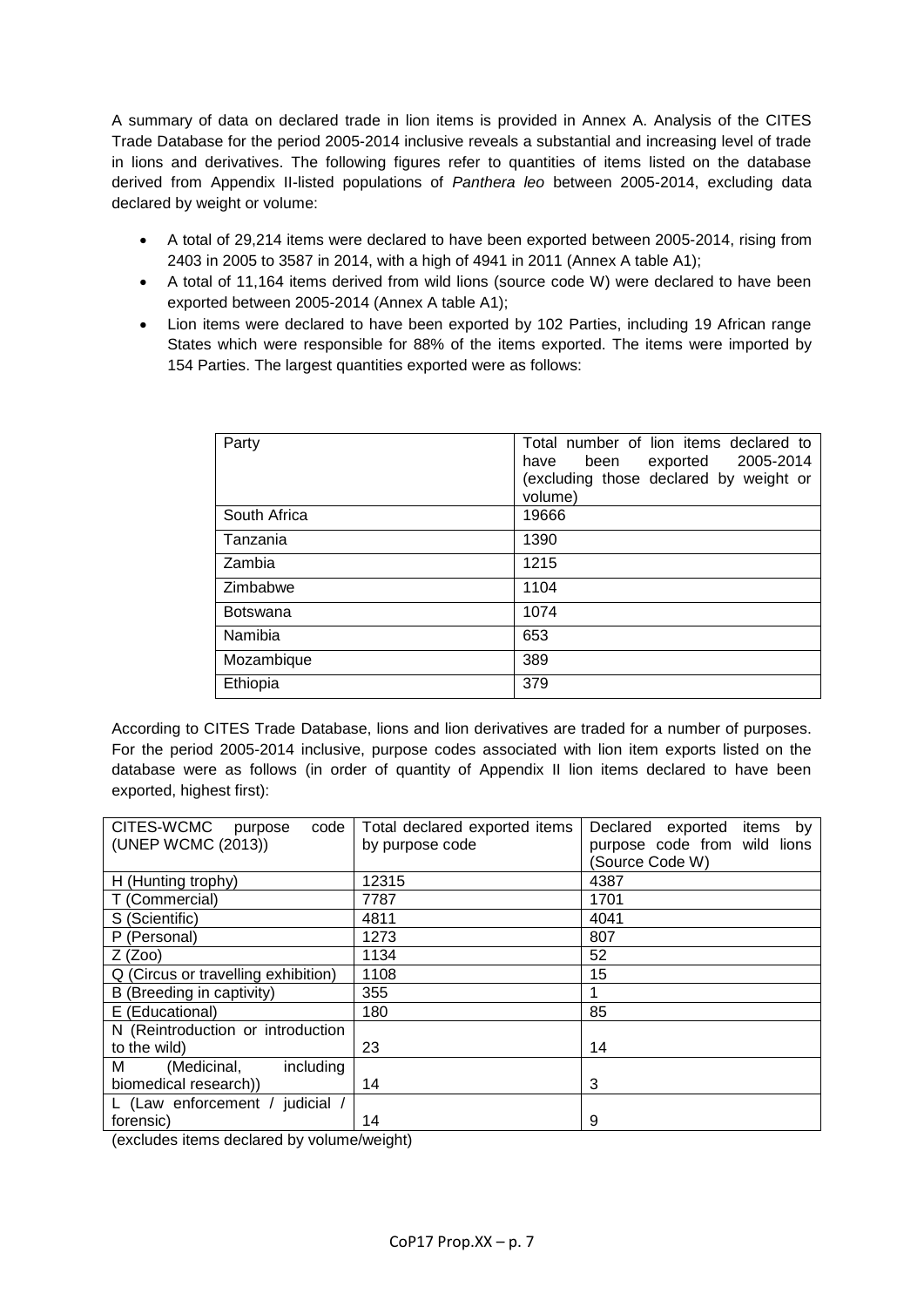## 6.3 Parts and derivatives in trade

Trophies form a significant proportion (approx. 42%) of the total declared items exported for the period 2005-2014. Of the 12,315 items exported under purpose code H (Hunting Trophy), approximately 36% were reported to have been derived from wild lions (source code W) (Annex A table A3).

In addition to concerns relating to the sustainability of some trophy hunting operations, concerns have been raised regarding the increasing international commercial trade in skeletal products from lions, the possibility that lion bones are increasingly being used as a substitute for tiger bone in traditional Chinese medicines, and the potential impact of such trade on lion conservation (see for example Williams 2015).

- According to the CITES Trade Database, a total of 7979 lion products associated with the terms 'bones', 'bone pieces', 'carvings', 'skeletons' or 'skulls', were declared to have been exported between 2005-2014, of which 1468 were derived from wild lions (source code W) (Annex A table A4);
- The trade in skeletal products is increasing. Exported items derived from wild lions increased from 16 in 2005 to 1339 in 2014 (Annex A table A4).

## 6.4 Illegal trade

Live lions, lion skins and other products are traded illegally both within countries and across international borders. A number of reports of illegal trade in lion products, and opinions from range States on the size and potential impacts of illegal trade, are provided in Annex B.

#### 6.5 Actual or potential trade impacts

The 2015 IUCN assessment (Bauer et al 2015a) states that poorly regulated trophy hunting, which often involves international trade, contributes to population declines. The assessment also recognises the trade in lion bones and other body parts, both within Africa and in Asia, as an emerging threat. Williams et al (2015b) state that 'The legal sale of lion bones may mask an illegal trade, the size of which is only partially known' and highlight false and fraudulent claims made on CITES permits in association with the trade.

In their report to the 27<sup>th</sup> meeting of the Animals Committee (CITES AC27 Doc 24.3.3), Kenya and Namibia detailed the responses they had received from Parties to their requests for information. The following 12 Parties identified trade as a threat to lion populations:

Benin, Côte d'Ivoire, Ethiopia, Gabon, Ghana, Guinea, Kenya, Mali, Mozambique, Nigeria, Senegal, South Sudan.

Details of the responses of these Parties can be found in Annex B.

## 7. Legal instruments

7.1 National

According Nowell and Jackson (1996), lions have no legal protection in Burundi, Guinea Bissau, Lesotho or Swaziland. Sport hunting is prohibited or subject to a moratorium in Angola, Botswana, Congo, Gabon, Ghana, Kenya, Ivory Coast, Malawi, Mauritania, Niger, Nigeria and Rwanda. Trophy hunting is permitted in Benin, Burkina Faso, Cameroon, Central African Republic, Democratic Republic of Congo, Ethiopia, Mali, Mozambique, Namibia, Senegal, Somalia, South Africa, Sudan, Tanzania, Togo, Uganda, Zambia and Zimbabwe.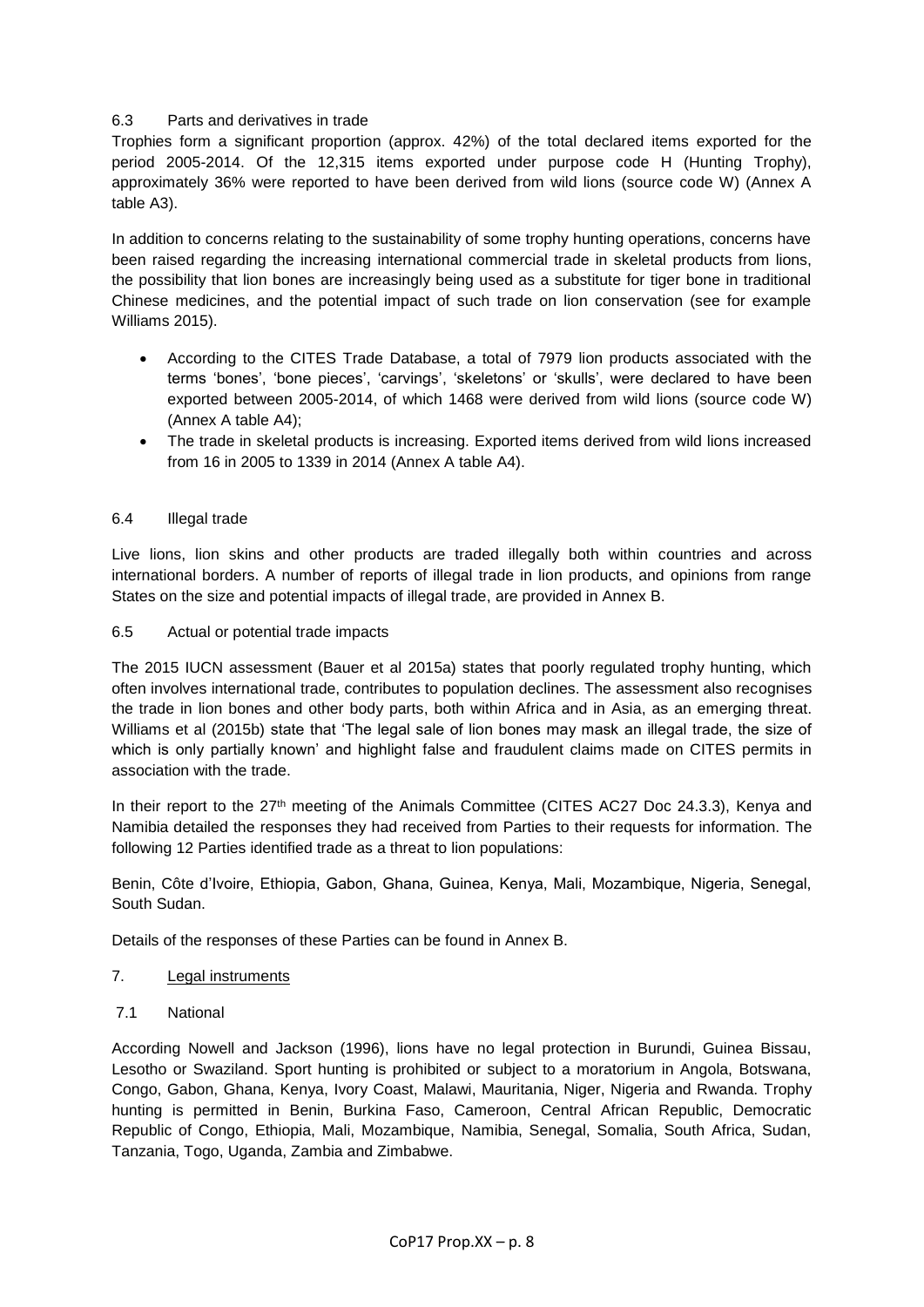The African countries listed in the 2015 IUCN assessment in which lions are native fall into the following categories with respect to the CITES National Legislation Project:

| Parties with legislation in Category I*, that is               | Cameroon, Democratic Republic of<br>Congo,         |
|----------------------------------------------------------------|----------------------------------------------------|
| believed generally to meet the requirements for                | Namibia,<br>Nigeria, Senegal,<br>Africa,<br>South  |
| implementation of CITES                                        | Zimbabwe                                           |
| Parties with legislation in Category 2**, that is              | Benin, Botswana, Burkina Faso, Chad, Kenya,        |
| believed generally not to meet all of the                      | Malawi, Mozambique, Sudan, Tanzania, Zambia        |
| requirements for the implementation of CITES                   |                                                    |
| Parties with legislation in Category 3 <sup>**</sup> , that is | Central African<br>Republic,<br>Somalia,<br>Niger, |
| believed generally not to meet all of the                      | Swaziland, Uganda                                  |
| requirements for the implementation of CITES                   |                                                    |
| Parties that have been party to the Convention                 | Angola                                             |
| for 5 years or less**                                          |                                                    |
| *updated 5 <sup>th</sup> May 2015                              |                                                    |
|                                                                |                                                    |

\*\*as of March 2013

Most countries in Eastern and Southern Africa have both CITES and national legislation to protect the African lion. However, lack of resources for effective enforcement and lack of policy implementation are problems in some range States (IUCN 2006ba,b).

## 7.2 International

African lions were listed on CITES Appendix II in 1977.

Following the 13th Conference of the Parties to CITES in 2004, regional lion conservation strategies were developed for West and Central Africa (IUCN 2006a) and Eastern and Southern Africa (IUCN 2006b), and some range States have subsequently developed complimentary national action plans. However, the continued decline in lion populations across much of their range points to the need for further action (Packer et al. 2013).

At its 11th Conference of the Parties in November 2014, the Convention on the Conservation of Migratory Species of Wild Animals (CMS) adopted Resolution 11.32 on the Conservation and Management of the African Lion, which called for *inter alia* an examination of the regional conservation strategies in the light of the latest IUCN assessment, and the development of further plans to improve the conservation of lions. The Resolution also called upon Parties to prepare a proposal to list the species on Appendix II of the Convention at the 12<sup>th</sup> Conference of the Parties. These processes are ongoing.

The plight of lions across Africa has also prompted recent action among the international community aimed at conserving lions by restricting trade:

- The Australian Government has introduced a measure to treat African lions as though they are listed on Appendix I of CITES. This measure came into effect on 13 March 2015, and limits Australian trade in African lion items, including preventing imports and exports of African lion hunting trophies (Department of Environment, Government of Australia, 2015);
- In January 2016 the U.S. Fish and Wildlife Service listed West and Central African lions as "Endangered", and East and Southern African lions as "Threatened", under the Endangered Species Act (ESA) with a special rule pending that would require certain conditions to be met for importation of any lion trophies from countries with a threatened population. (USFWS 2016)
- The European Union imposes stricter requirements on lion imports under its Wildlife Trade Regulations, which require an import permit to be issued by the importing Member State. The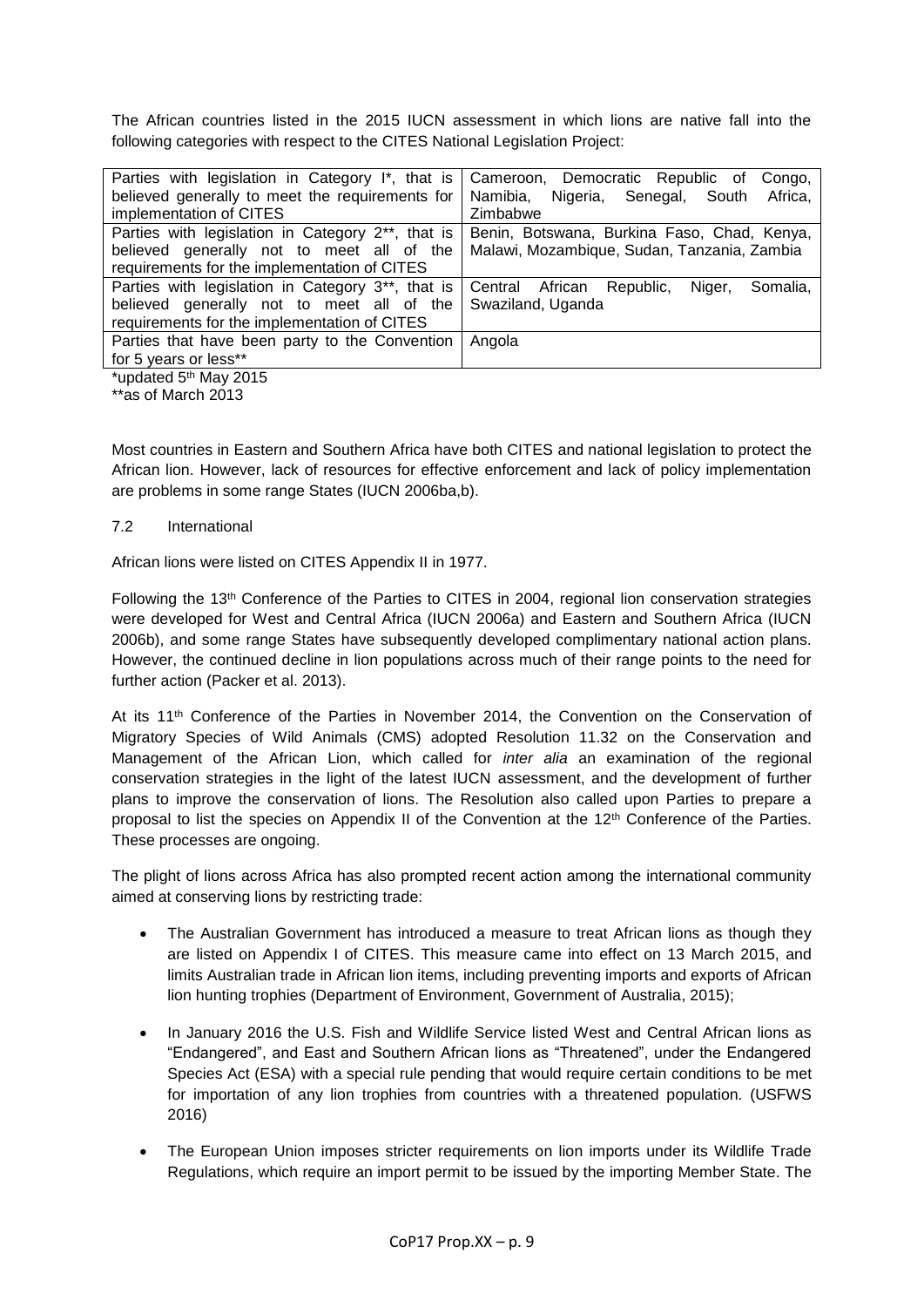Scientific Review Group (SRG, made up of representatives of CITES Scientific Authorities from EU Member States) makes recommendations on whether import permits should be issued on a country-by-country basis. As of January 2016, the European Union was operating moratoria on the import of wild lions or lion products from Benin, Burkina Faso, Cameroon, Ethiopia and Mozambique, with requests for imports from wild sources from Central African Republic, South Sudan, Sudan and Zambia being referred to the SRG. [\(www.speciesplus.net](http://www.speciesplus.net/) accessed January 2016)

• The French government announced a ban on the import of lion hunting trophies in November 2015 [\(http://www.theguardian.com/environment/2015/nov/19/france-bans-imports-of-lion](http://www.theguardian.com/environment/2015/nov/19/france-bans-imports-of-lion-hunt-trophies)[hunt-trophies\)](http://www.theguardian.com/environment/2015/nov/19/france-bans-imports-of-lion-hunt-trophies)

## 8. Species management

## 8.1 Management measures

In addition to the regional conservation strategies described in section 7.2, the following countries have developed a National Lion Conservation Action Plan or equivalent: Benin, Cameroon, Ethiopia, Guinea, Malawi (draft, not endorsed by Government), Mozambique, Namibia (draft, not endorsed by Government), Senegal (draft, not endorsed by Government), South Africa (draft, not endorsed by Government), Zambia and Zimbabwe

In addition, the following national conservation plans are relevant to lion conservation:

- 1. Kenya Lion and Hyena Conservation Plan
- 2. Rwanda National Strategy and Action Plan for the Conservation of Biodiversity
- 3. Tanzania Carnivore Conservation Plan
- 4. Tanzania Lion and Leopard Conservation Action Plan
- 5. Uganda Large Carnivore Action Plan
- 6. WAP Transfrontier Conservation Area Large Carnivore Action Plan (Benin, Burkina Faso, Niger)

## 8.2 Population monitoring

The 2015 recent assessment by the IUCN SSC Cat Specialist Group provides the most accurate estimates of lion numbers at continental, regional, national and population levels (Bauer et al. 2015a). Numbers are inferred from studies of 47 well monitored lion populations.

Bauer et al. (2015b) concluded that that greatly increased intervention efforts are required to maintain viable and ecologically effective populations in most large 'Lion Conservation Units', and emphasized the importance of consistent, rigorous large-scale surveys conducted by independent agencies, particularly in countries like Tanzania which have previously been assumed to hold a significant proportion of Africa's remaining lion populations.

## 8.3 Control measures

8.3.1 International

In addition to the CITES Appendix II listing, a number of countries and regions impose measures designed to control the import of and trade in lions and parts/products derived from them. See section 7.2.

# 8.3.2 Domestic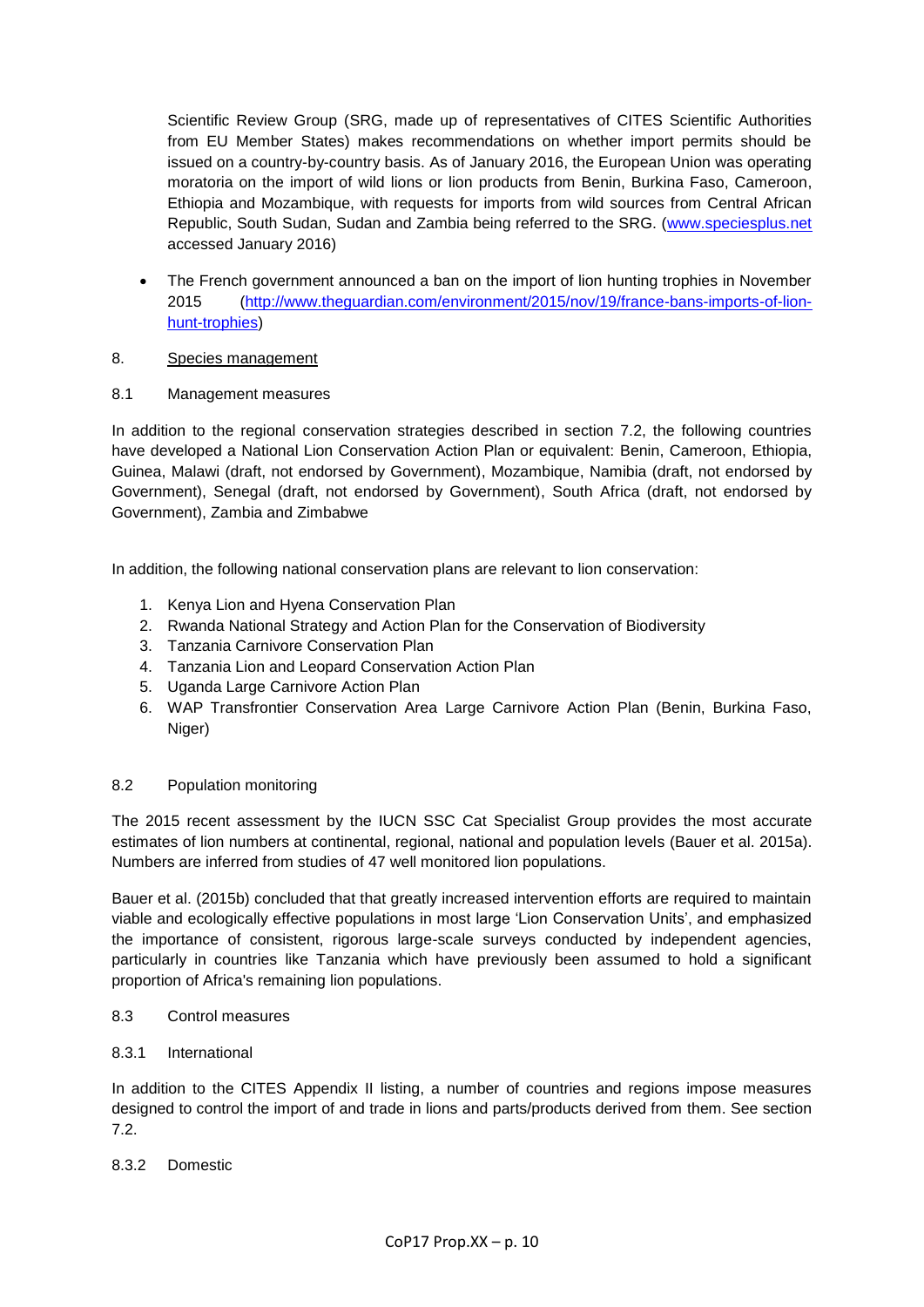In CITES AC27 Doc. 24.3.3, Kenya and Namibia reported on domestic control measures additional to CITES requirements and specific to African lions in Ghana, Guinea, Mali, Mozambique, Namibia, Nigeria, Rwanda, South Sudan, South Africa, Tanzania, Zambia and Zimbabwe. Further details can be found in Annex C.

## 8.4 Captive breeding and artificial propagation

Captive breeding of lions for commercial purposes, both for trophy hunting and for the trade in lion parts, exists mainly in South Africa. In its draft Biodiversity Management Plan for African Lion (Funston and Levendal 2014), the South African authorities estimate that there are currently 'as many as 6000 lions currently in over 200 breeding facilities' in the country, approximately three times the number in South Africa's national parks, and almost twice the estimated total number of wild lions in the country (3155). The draft plan states that captive lions are used exclusively to generate money and currently have limited conservation value. Packer et al. (2006) stated that 'Captive-bred hunting undermines the conservation credibility of the hunting industry and does nothing to preserve lion habitat'.

According to the World Association of Zoos and Aquariums, the zoo population of *Panthera leo* in 2005, as reported to the International Species Information System, was 1138. [\(http://www.waza.org/,](http://www.waza.org/) accessed 2nd November 2015)

## 8.5 Habitat conservation

Bauer et al. (2015b) recognised that increases in lion numbers in four southern African countries are due to the management of lions within fenced reserves. However, these include many small populations that require meta-population management, euthanasia and contraception, and which only make limited contributions to ecosystem functionality and conservation outcomes. Widespread declines are reported in many reserves and across most unprotected areas across Africa.

## 8.6 Safeguards

Not applicable.

## 9. Information on similar species

The Asiatic lion, *Panthera leo persica*, has been listed on CITES Appendix I since 1977.

## 10. Consultations

*Panthera leo* has been subject to consideration under the Periodic Review of species included in Appendices I and II [Resolution Conf. 14.8 (Rev. CoP16)], since the species was reinstated into the Review at the 25th meeting of the Animals Committee in 2011. The Review was conducted by Kenya and Namibia. Significant range State consultation has been undertaken on the status of and trade in *Panthera leo* as part of the Review, and much of the information provided by range States during that process has been included in this submission.

Niger sent a first draft of the proposal to list *Panthera leo* in Appendix I to Kenya, to Rwanda and to West and Central African Parties prior to the regional CITES CoP17 Coordination Workshop held in Dakar, Senegal, on 15-17 March 2016, which was attended by officials representing Burkina Faso, Ivory Coast, Ghana, Guinea, Guinea Bissau, Liberia, Mali, Mauritania, Niger, Nigeria, Senegal, Sierra Leone, Togo, Chad, Congo, Democratic Republic of the Congo, Central African Republic and Gabon. Niger also presented the proposal at that meeting. Parties attending the meeting jointly agreed to support its submission to CoP17 and were supportive of its adoption at CoP17.

On 4th April 2016, Niger sent the draft proposal to the following additional range States for comments: Angola, Botswana, Ethiopia, Malawi, Mozambique, Namibia, Somalia, South Africa, South Sudan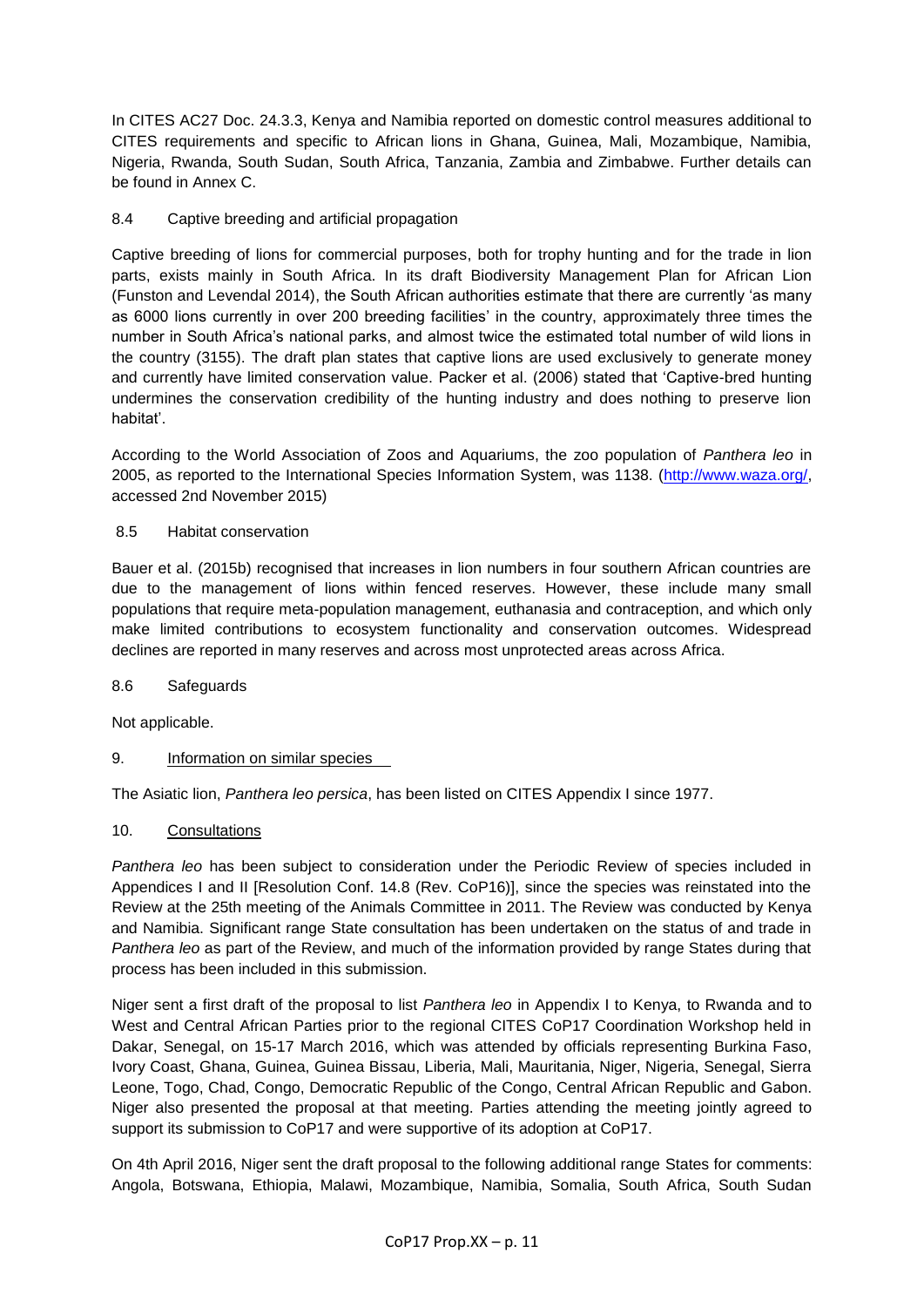Sudan, Swaziland, Tanzania, Uganda, Zambia, Zimbabwe. At the time of submission no substantive comments had been received.

#### 11. Additional remarks

#### 12. References

Bauer, H. and Van der Merwe, S. 2004. Inventory of free-ranging lions Panthera leo in Africa. Oryx 38: 26-31.

Bauer, H., Chardonnet, P. and Nowell, K. 2005a. Status and distribution of the lion (Panthera leo) in East and Southern Africa. Background paper for the East and Southern African Lion Conservation Workshop, 8-13 January 2006. Johannesburg, South Africa.

Bauer, H., Chardonnet, P., Nowell, K. and Crosmary, W. 2005b. Status and distribution of the lion (Panthera leo) in West and Central Africa. Background paper for the West and Central African Lion Conservation Workshop, 2-7 October 2005. Douala, Cameroon.

Bauer, H., Nowell, K. and Packer, C. 2008. Panthera leo. IUCN Red List of Threatened Species. Version 2008. Available at: www.iucnredlist.org.

Bauer, H., de Iongh, H. and Sogbohossou, E. 2010. Assessment and mitigation of human-lion conflict in West and Central Africa. Mammalia 74(4):363–367.

Bauer, H., Packer, C., Funston, P.F., Henschel, P. & Nowell, K. 2015a. Panthera leo. The IUCN Red List of Threatened Species 2015a: e.T15951A50658092. http://dx.doi.org/10.2305/IUCN.UK.2015- 2.RLTS.T15951A50658092.en

Bauer, H., Chapron, G., Nowell, K., Henschel, P., Funston, P., Hunter, L.T.B., Macdonald, D.W., and Packer, C. 2015b. Lion (Panthera leo) populations are declining rapidly across Africa, except in intensively managed areas. PNAS doi: 10.1073/pnas.1500664112

Bied-Charreton, M. 2008. Integrating the combat against desertification and land degradation into negotiations on climate change: a winning strategy. November 2008. www.csf-desertification.org.

Chardonnet, P. 2002. Conservation of the African Lion: Contribution to a Status Survey. International Foundation for the Conservation of Wildlife, France & Conservation Force, USA, Paris, France.

Chardonnet, P., Soto, B., Fritz. H., Crosmary, W., Drouet-Hoguet, N., Mesochina, .P, Pellerin, M., Mallon, D., Bakker, L., Boulet, H., and Lamarque, F. 2010. Managing conflicts between people and lion: review and insights from literature and field experience. Wildlife Management Working Paper, No. 13.

CITES Trade Database 2015. CITES trade statistics derived from the CITES Trade Database, UNEP World Conservation Monitoring Centre, Cambridge, UK: Search conducted October 2015.

Craigie, I.D., Baillie, J.E.M., Balmford, A., Carbone, C., Collen, B., Green, R.E., and Hutton, J.M. 2010. Large mammal population declines in Africa's protected areas. Biol Conserv 143(9):2221–2228.

Department of Environment, Government of Australia. 2015. http://www.environment.gov.au/biodiversity/wildlife-trade/cites/stricter-measures/african-lion

Dolrenry, S., Stenglein, J., Hazzah, L., Lutz, R.S., and Frank, L. 2014. A Metapopulation Approach to African Lion (Panthera leo) Conservation. PLoS ONE 9(2): e88081. doi:10.1371/journal.pone.0088081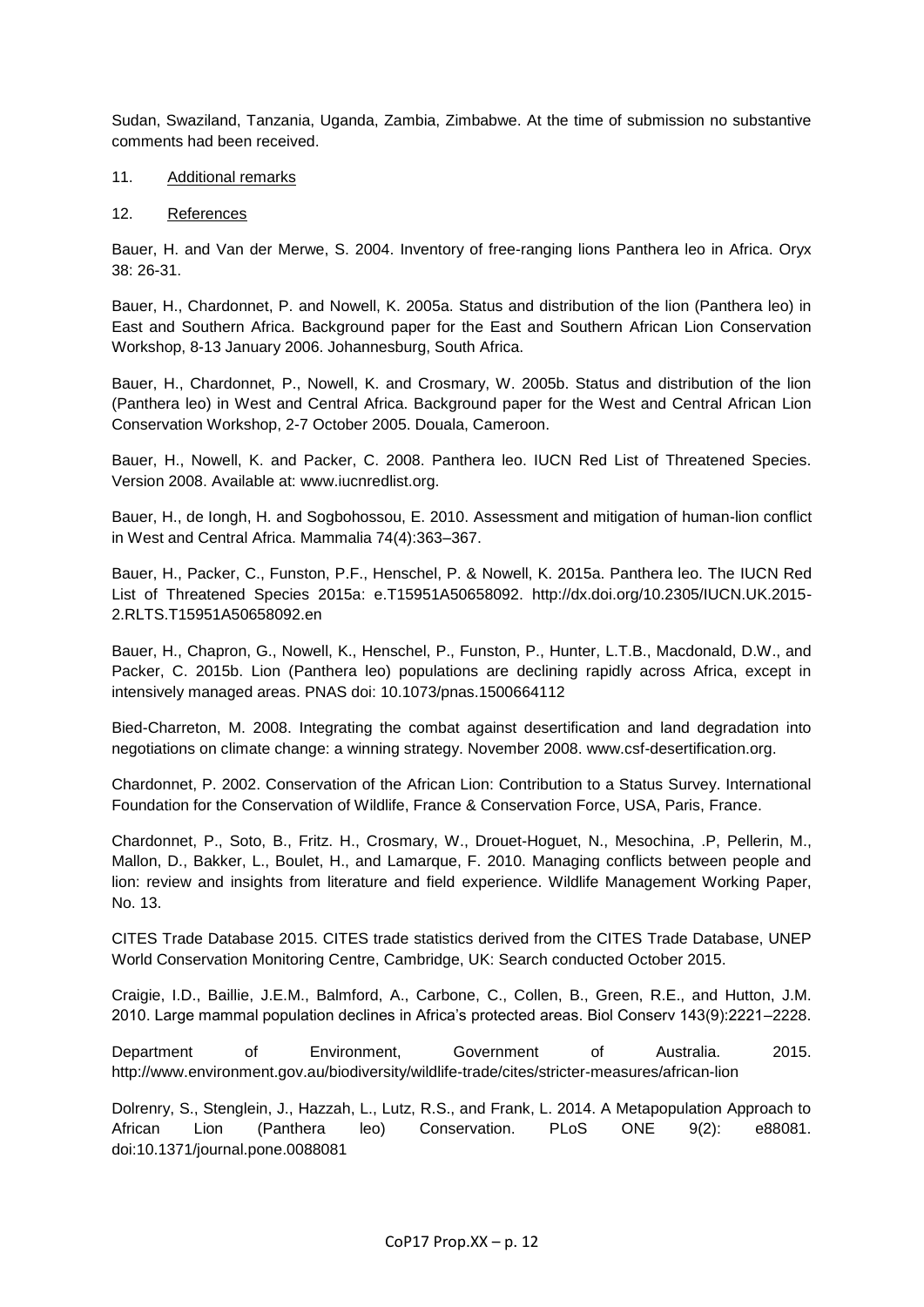Estes, J.A., Terborgh, J., Brashares. J.S., Power, M.E., Berger, J., Bond, W.J., Carpenter, S.R., Essington, T.E., Holt, R.D., Jackson, J.B., Marquis, R.J., Oksanen, L., Oksanen, T., Paine, R.T., Pikitch, E.K., Ripple, W.J., Sandin, S.A., Scheffer, M., Schoener, T.W., Shurin, J.B., Sinclair, A.R., Soulé, M.E., Virtanen, R. and Wardle, D.A. 2011. Trophic downgrading of planet Earth. Science 333(6040): 301–306.

Fryxell, J.M., Mosser, A., Sinclair, A.R.E and Packer, C. 2007. Group formation stabilizes predator– prey dynamics. Nature 449, 1041-1043.

Funston, P.J. 2001. Kalahari Transfrontier Lion Project: Final Report. Unpublished Report submitted to the Endangered Wildlife Trust, Johannesburg.

Funston, P.J. and Levendal, M. 2014. Biodiversity Management Plan for the Lion (Panthera leo) in South Africa. South African Departmenr of Environmental Affairs. https://www.environment.gov.za/sites/default/files/gazetted\_notices/nemba\_africanlion\_managementp lan\_gn351g38706.pdf

Haas, S. K., Hayssen, V., and Krausman, P. R. 2005. Panthera Leo. Mammalian Species, 762, 1–11

Hayward, M.W., O'Brien, J., and Kerley, G.I.H. 2007. Carrying capacity of large African predators: Predictions and tests. Biol Conserv 139(1):219–229.

Hazzah, L.N. 2006. Living among lions (*Panthera leo*): coexistence or killing? Community attitudes towards conservation initiatives and the motivations behind lion killing in Kenyan Maasailand. MSc thesis, University of Wisconsin–Madison.

Henschel, P., Coad, L., Burton, C., Chataigner, B., Dunn, A., MacDonald, D., Saidu, Y. and Hunter, L.T.B. 2014. The lion in West Africa is critically endangered. PLoS ONE 9(1): e83500.

Henschel, P., Bauer, H., Sogbohoussou, E. & Nowell, K. 2015. Panthera leo (West Africa subpopulation). The IUCN Red List of Threatened Species 2015: e.T68933833A54067639. http://dx.doi.org/10.2305/IUCN.UK.2015-2.RLTS.T68933833A54067639.en

Hopcraft, J.G.C., Olff, H. and Sinclair, A.R.E. 2010. Herbivores, resources and risks: alternating regulation along primary environmental gradients in savannas. Trends in Ecology & Evolution 25:119- 128

IUCN. 2006a. Conservation strategy for the lion in west and central Africa. IUCN SSC Cat Specialist Group, Gland, Switzerland and Cambridge, UK.

IUCN. 2006b. Conservation strategy for the lion in eastern and southern Africa. IUCN SSC Cat Specialist Group, Gland, Switzerland and Cambridge, UK.

Kissui, B.M. and Packer, C. 2004. Top-down population regulation of a top predator: lions in the Ngorongoro Crater. Proceedings of the Royal Society of London, B7 September 2004 vol. 271 no. 1550: 1867-1874.

Lindsey, P.A., Balme, G., Becker, M., Begg, C., Bento, C., Bocchino, C., Dickman, A., Diggle, R.W., Eves, H., Henschel, P., Lewis, D., Marnewick, K., Mattheus, J., McNutt, J.W., McRobb, R., Midlane, N., Milanzi, J., Morley, R., Murphree, M., Opyene, V., Phadima, J., Purchase, G., Rentsch, D., Roche, C., Shaw, J., Van der Westhuizen, H.,Van Vliet, N. and Zisadza-Gandiwa, P. 2013. The bushmeat trade in African savannas: Impacts, drivers, and possible solutions. Biological Conservation 160: 80- 96.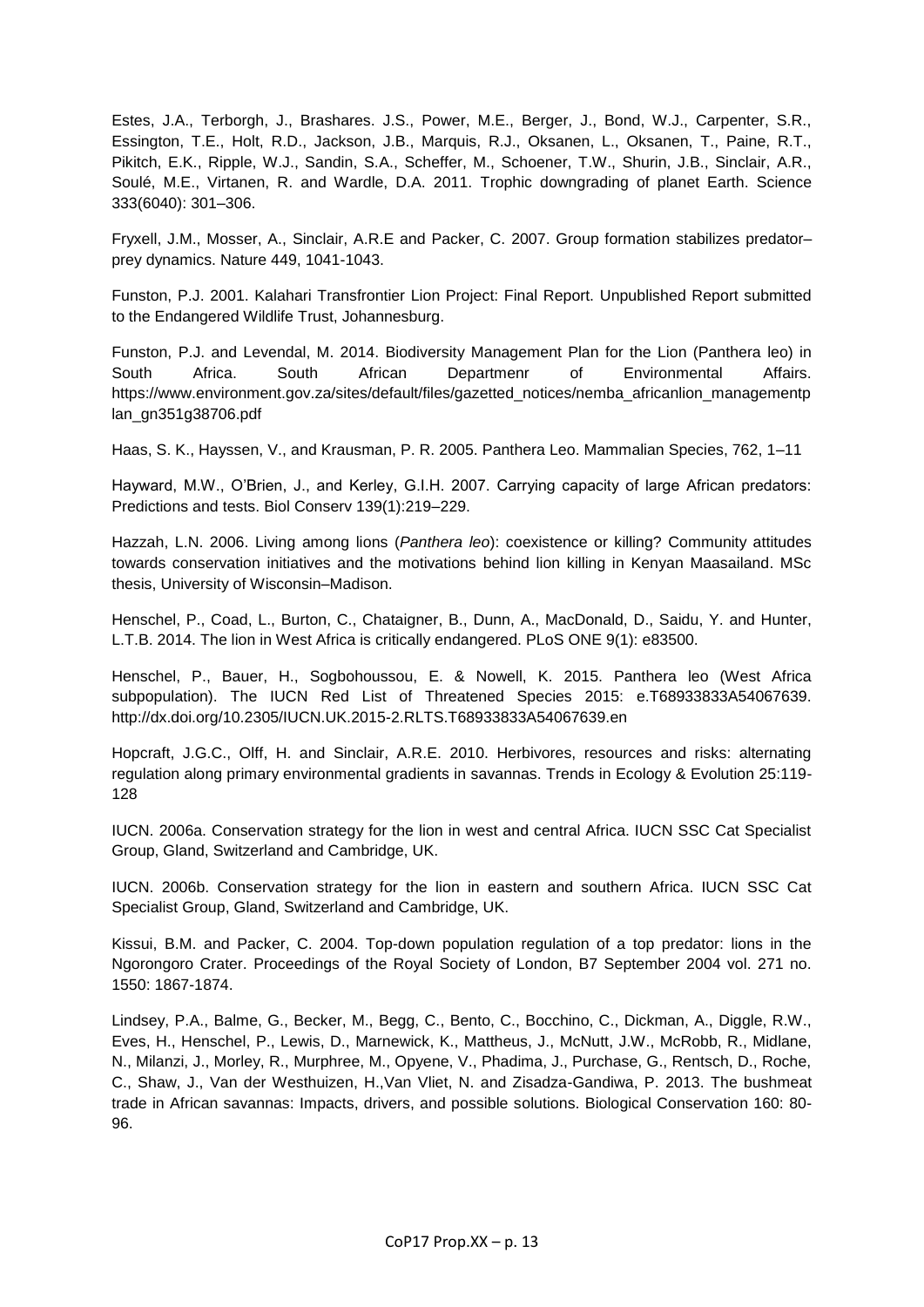Munson, L., Terio, K.A. Kock, R., Mlengeya, T., Roelke, M.E., Dubovi, E., Summers, B., Sinclair, A.R.E. and Packer, C. 2008. Climate extremes and co-infections determine mortality during epidemics in African lions. PLoS ONE 3: e2545.

Nowell, K. and P. Jackson (eds.) 1996. Wild Cats, Status Survey and Conservation Action Plan. IUCN Cat Specialist Group. IUCN, Gland, Switzerland, and Cambridge, UK.

Packer, C., Pusey, A.E., Rowley, H., Gilbert, D.A., Martenson, J. and O'Brien, S.J. 1991. Case study of a population bottleneck: lions of the Ngorongoro crater. Conservation Biology 5: 219–230.

Packer, C., Whitman, K. Loveridge, A., Jackson III, J. and Funston, P. 2006. Impacts of Trophy Hunting on Lions in Eastern and Southern Africa: Recent Offtake and Future Recommendations. East and Southern African Lion Conservation Workshop Johannesburg, South Africa, 8-13 January 2006.

Packer, C., Kosmala, M., Cooley, H. S., Brink, H., Pintea, L., Garshelis, D. and Nowell, K. 2009. Sport hunting, predator control and conservation of large carnivores. PLoS One 4: e5941.

Packer, C., Brink, H., Kissui, B. M., Maliti, H., Kushnir, H., and Caro, T. 2011. Effects of trophy hunting on lion and leopard populations in Tanzania. Conservation Biology 25(1): 142-153.

Packer, C., Canney, S., Loveridge, A., Garnett, S.T., Zander, K.K., Balme, G., Bauer, H., Begg, C., Begg, K., Bhalla, S., Bonham, R., Brink, H., Burton, C., Caro, T.M., Clegg, B., Dloniak, S., Frank, L., Funston, P., Groom, R., Heath, B., Hill, T., Hunter, L., DeIongh, H.H., Joubert, D., Kissui, B., Knocker, W., Leatham, B., Lindsey, P.A., Maclennan, S.D., MacNutt, T., Nicholls, K., Patterson, B., Plumptre, A., Salerno, J., Slotow, R., Sogbohossou, E., Stratford, K., Winterbach, C., Winterbach, H. and Polasky, S. 2013. Conserving large carnivores: dollars and fence. Ecology Letters 16(5): 635-641. DOI: 10.1111/ele.12091.

Ray, J.C., Hunter, L. and Zigouris, J. 2005. Setting Conservation and Research Priorities for Larger African Carnivores. WCS Working Paper No. 24. Wildlife Conservation Society, New York.

Riggio, J., Jacobson, A., Dollar, L., Bauer, H., Dickman, A., Funston, P., Henschel, P., de Iongh, H., Lichtenfeld, L., Packer, C. and Pimm, S. 2013. The size of savannah Africa: a lion's view. Biodiversity and Conservation 22(1): 17-35.

Ripple, W.J., Estes, J.A., Beschta, R.L., Wilmers, C.C., Ritchie, E.G., Hebblewhite, M., Berger, J., Elmhagen, B., Letnic, M., Nelson, M.P., Schmitz, O.J., Smith, D.W., Wallach, A.D., and Wirsing, A.J. 2014. Status and Ecological Effects of the World's Largest Carnivores. Science 343, 1241484. DOI: 10.1126/science.1241484

Schaller, G.B. 1972. The Serengeti Lion. University of Chicago Press, Chicago, IL, USA.

Scheel, D. 1993. Watching for lions in the grass: the usefulness of scanning and its effects during hunts Animal Behaviour 46: 695 – 704

Snyma, A. 2010. Lion (*Panthera leo*) social organisation in a human affected landscape. Magister Technologiae thesis, Tshwane University of Technology.

Sunquist, M. and Sunquist, F. 2002. Wild Cats of the World. Chicago: University of Chicago Press.

Trinkel, M., Cooper, D., Packer, C. and Slotow, R. 2011. Inbreeding depression increases susceptibility to bovine tuberculosis in lions: an experimental test using an inbred–outbred contrast through translocation. Journal of Wildlife Diseases 47: 494-500.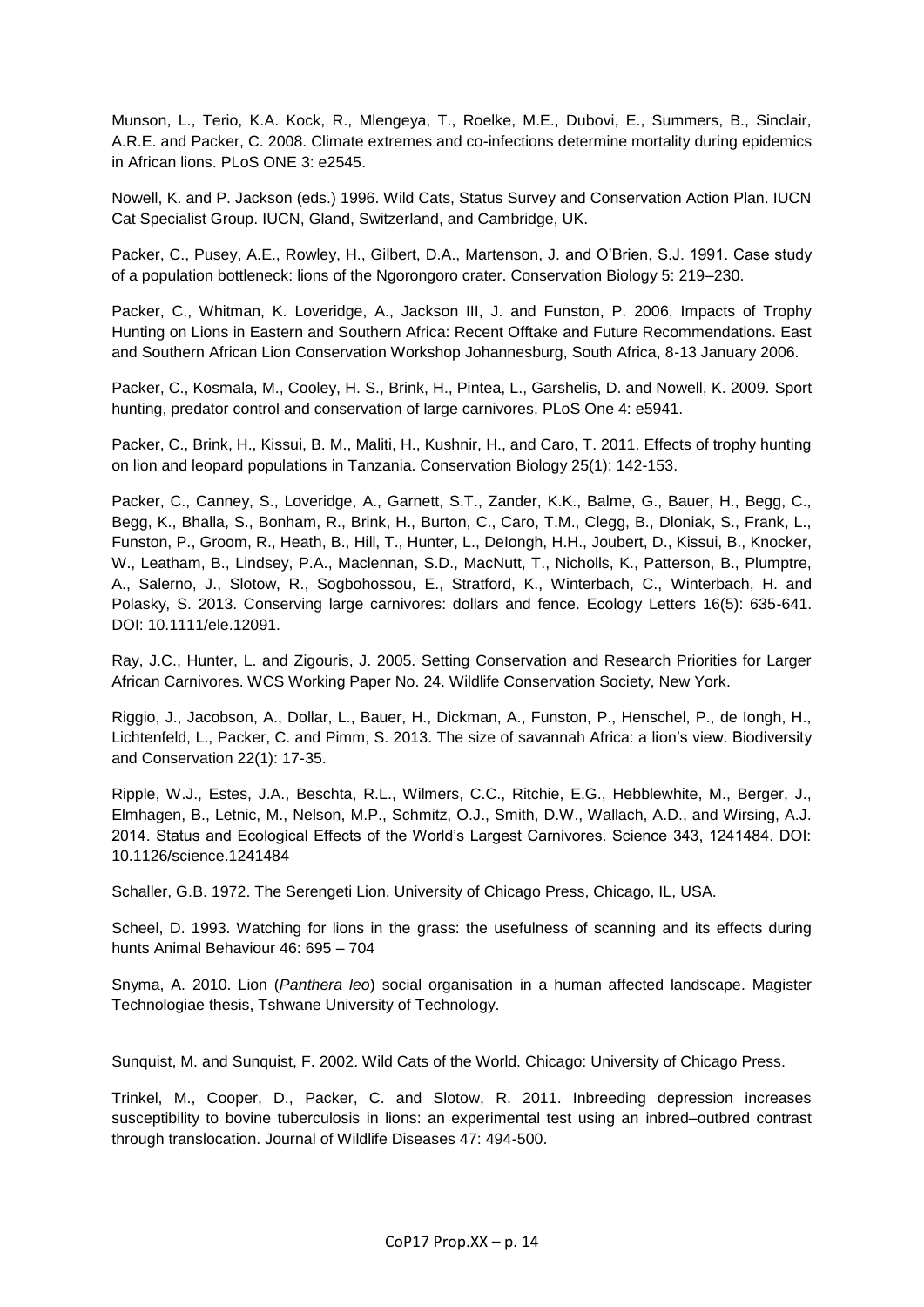Tuqa, J.H., Funston, P.,Musyoki, P., Ojwang, G.O., Gichuki, N.N., Bauer, H. , Tamis, W., Dolrenry, S., Van't Zelfde, M., de Snoo, G.R. and de Iongh, H.H. 2014. Impact of severe climate variability on lion home range and movement patterns in the Amboseli ecosystem, Kenya. Global Ecology and Conservation 2, 1–10.

UNEP WCMC, 2013. A guide to using thee CITES trade database. Version 8. http://trade.cites.org/cites\_trade\_guidelines/en-CITES\_Trade\_Database\_Guide.pdf

USFWS. 2014. https://www.fws.gov/endangered/what-we-do/pdf/African\_Lion\_News\_Release10-27- 14.pdf

Van Orsdol, K.G., Hanby, J.P., and Bygott, J.D. 1985. Ecological correlates of lion social organization (Panthers, leo). J Zool 206(1):97–112.

Williams, V.L. 2015. Traditional medicines: Tiger-bone trade could threaten lions. Nature 523, 290. doi:10.1038/523290a

Williams, V.L., Newton, D.J., Loveridge, A.J. and Macdonald, D.W. 2015a. Bones of Contention: An Assessment of the South African Trade in African Lion Panthera leo Bones and Other Body Parts. TRAFFIC, Cambridge, UK and WildCRU, Oxford, UK

Williams, V.L., Loveridge, A.J., Newton, D.J. and Macdonald, D.W. 2015b. 'Skullduggery': Lions Align and Their Mandibles Rock! PLoS ONE 10(11): e0135144. doi:10.1371/journal.pone.0135144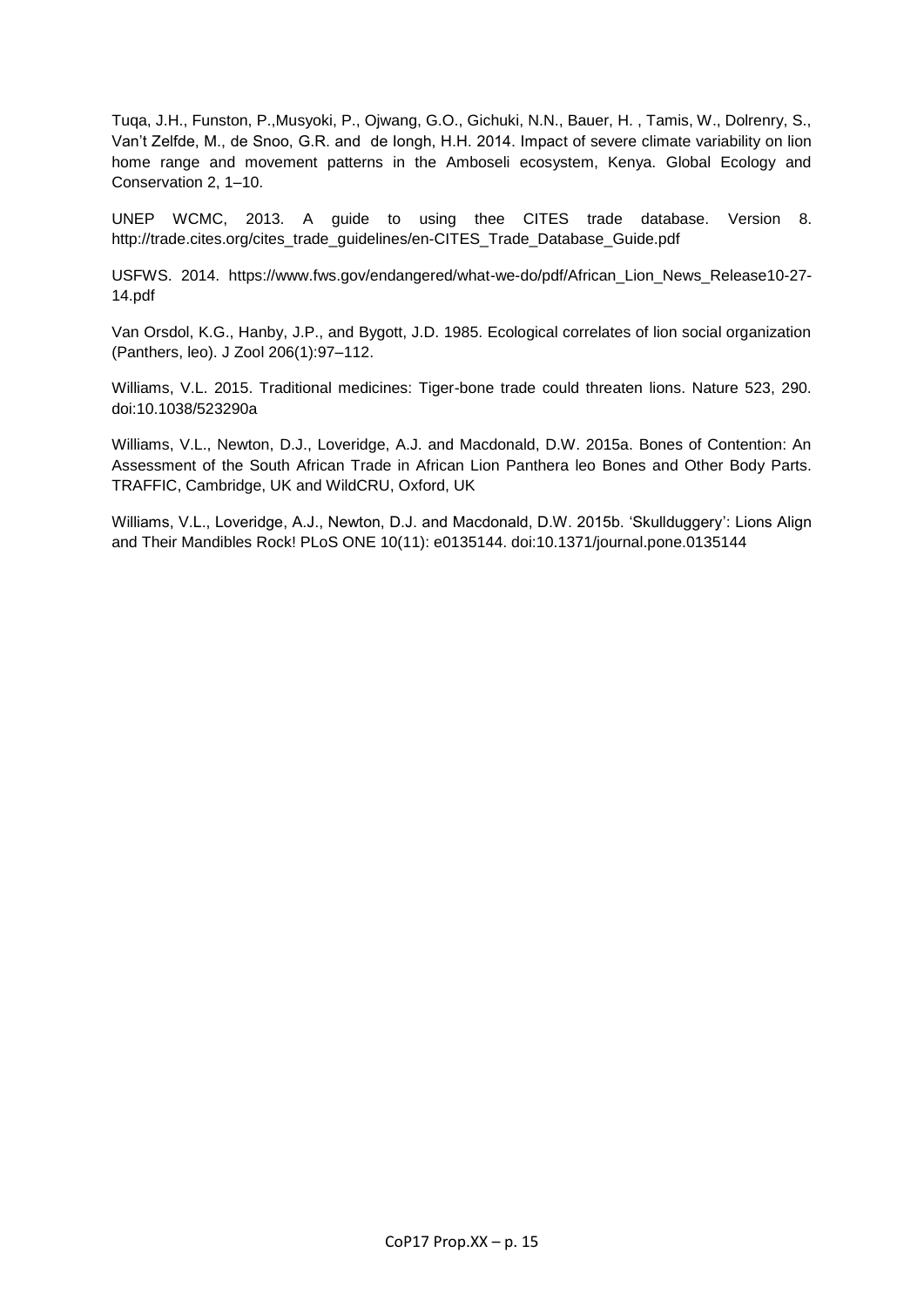# **Annex A Trade data.**

CITES trade statistics derived from the CITES Trade Database, UNEP World Conservation Monitoring Centre, Cambridge, UK. Figures reflect *Panthera leo* Appendix II items, and exclude data declared by weight or volume.

|                 | <b>Source</b><br>code(s) | 2005 | 2006 | 2007 | 2008 | 2009 | 2010 | 2011 | 2012 | 2013 | 2014 | Total |
|-----------------|--------------------------|------|------|------|------|------|------|------|------|------|------|-------|
| Total           | All                      | 2403 | 1649 | 1654 | 1656 | 2050 | 2934 | 4941 | 4559 | 3781 | 3587 | 29214 |
| Wild<br>sourced | W                        | 1991 | 701  | 696  | 544  | 792  | 1210 | 951  | 2909 | 885  | 485  | 11164 |

Table A1: Gross lion item exports 2005-2014

Table A2: Declared exports of lion items by purpose code

| <b>Purpose code</b>             | 2005     | 2006           | 2007           | 2008     | 2009     | 2010     | 2011     | 2012           | 2013           | 2014     | Total |
|---------------------------------|----------|----------------|----------------|----------|----------|----------|----------|----------------|----------------|----------|-------|
| (Breeding in<br>в<br>captivity) | 11       | 6              | 18             | 28       | 53       | 54       | 63       | 53             | 31             | 38       | 355   |
| E (Educational)                 | 14       | 11             | 12             | 15       | 8        | 23       | 27       | 21             | 17             | 32       | 180   |
| (Hunting<br>н                   | 694      | 1108           | 720            | 1040     | 1395     | 1063     | 2019     | 1550           | 1269           | 1457     | 12315 |
| trophy)                         |          |                |                |          |          |          |          |                |                |          |       |
| L<br>(law                       | $\Omega$ | $\overline{2}$ | $\overline{0}$ | $\Omega$ | $\Omega$ | $\Omega$ | $\Omega$ | 12             | $\Omega$       | $\Omega$ | 14    |
| enforcement/                    |          |                |                |          |          |          |          |                |                |          |       |
| judicial/forensic)              |          |                |                |          |          |          |          |                |                |          |       |
| M (Medical)                     | $\Omega$ | $\Omega$       | $\Omega$       | $\Omega$ | $\Omega$ | $\Omega$ | 3        | $\Omega$       | $\Omega$       | 11       | 14    |
| N                               | 1        | $\overline{0}$ | 8              | $\Omega$ | 11       | $\Omega$ | 1        | $\overline{2}$ | $\Omega$       | $\Omega$ | 23    |
| (Reintroduction/                |          |                |                |          |          |          |          |                |                |          |       |
| introduction into               |          |                |                |          |          |          |          |                |                |          |       |
| the wild)                       |          |                |                |          |          |          |          |                |                |          |       |
| P (Personal)                    | 44       | 107            | 85             | 196      | 260      | 100      | 148      | 120            | 107            | 106      | 1273  |
| Q<br>(Circus<br>or              | 86       | 138            | 93             | 110      | 90       | 102      | 171      | 142            | 104            | 72       | 1108  |
| travelling                      |          |                |                |          |          |          |          |                |                |          |       |
| exhibition)                     |          |                |                |          |          |          |          |                |                |          |       |
| S (Scientific)                  | 689      | 125            | 568            | 59       | 112      | 418      | 302      | 2022           | 158            | 358      | 4811  |
| T (Commercial)                  | 727      | 72             | 87             | 57       | 40       | 1005     | 2077     | 426            | 1929           | 1367     | 7787  |
| Z (Zoo)                         | 57       | 83             | 57             | 151      | 74       | 111      | 101      | 210            | 164            | 126      | 1134  |
| No code                         | 19       | $\Omega$       | 6              | 0        | 7        | 58       | 29       |                | $\overline{2}$ | 20       | 142   |

Table A3: Exports of lion hunting trophies (purpose code 'H') 2005-2014

|              | <b>Source</b><br>code(s) | 2005 | 2006 | 2007 | 2008 | 2009 | 2010 | 2011 | 2012 | 2013 | 2014 | $\tau$ otal |
|--------------|--------------------------|------|------|------|------|------|------|------|------|------|------|-------------|
| <b>Total</b> | All                      | 694  | 1108 | 720  | 1040 | 1395 | 1063 | 2019 | 1550 | 1269 | 1457 | 12315       |
| Wild         | W                        | 512  | 487  | 354  | 364  | 529  | 447  | 532  | 746  | 244  | 172  | 4387        |

Table A4: Exports of skeletal lion products 2005-2014 (lion products associated with the terms 'bones', 'bone pieces', skeletons' or 'skulls')

|              | <b>Source</b><br>code(s) | 2005 | 2006 | 2007 | 2008 | 2009 | 2010 | 2011 | 2012 | 2013 | 2014 | Totai |
|--------------|--------------------------|------|------|------|------|------|------|------|------|------|------|-------|
| <b>Total</b> | All                      | 16   | 153  | 21   | 73   | 279  | 918  | 2856 | 476  | 1848 | 1339 | 7979  |
| <b>Wild</b>  | W                        | 16   | 30   | –    | 10   | 135  | 354  | 202  | 315  | 332  | 57   | 1468  |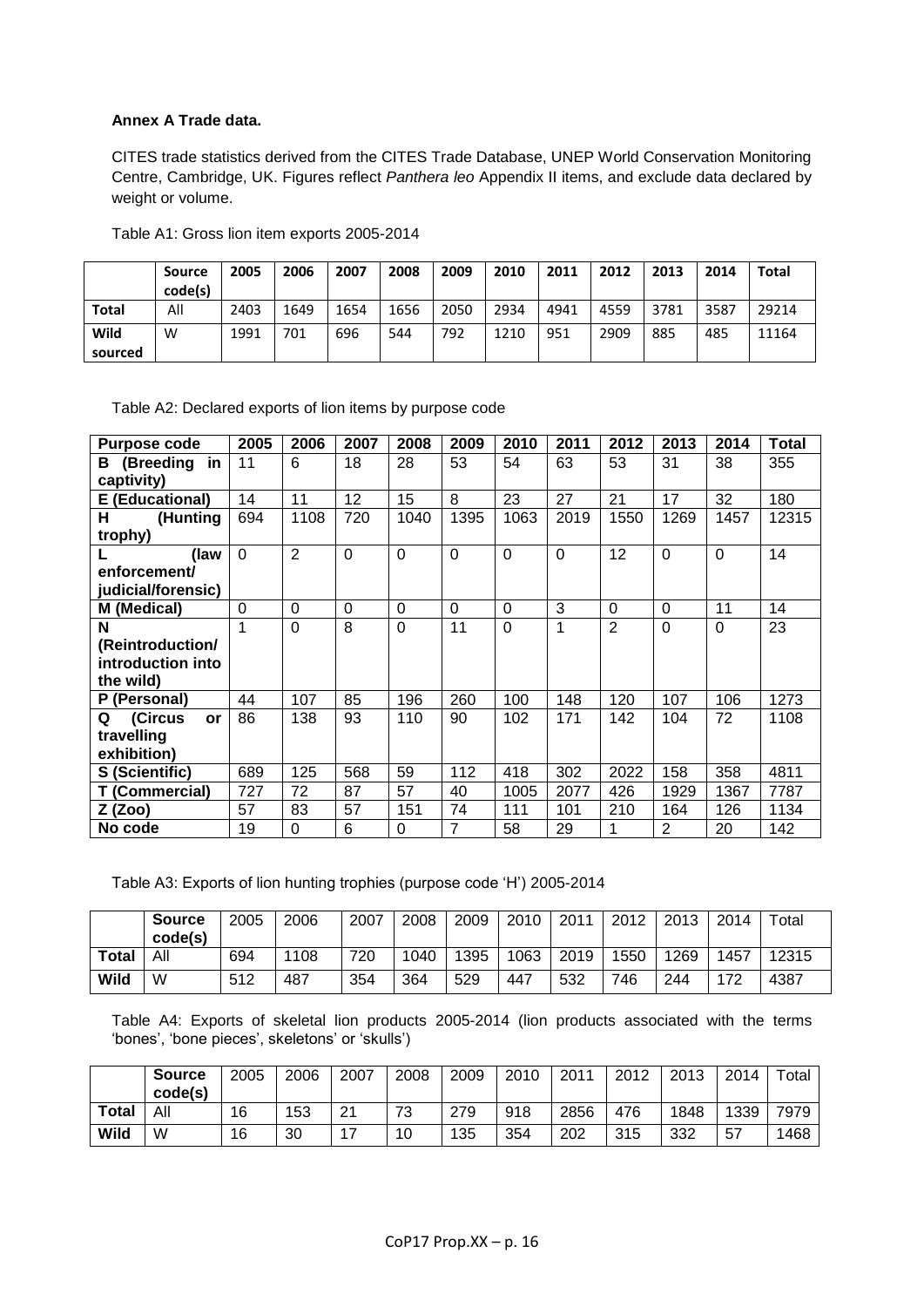# **Annex B. Illegal trade in lion parts.**

In their report to the 27<sup>th</sup> Animals Committee meeting in respect of the Periodic Review of Panthera *leo* (CITES AC27 Doc. 24.3.3), Kenya and Namibia provided responses from a number of Parties from which information had been requested. The following Parties referenced illegal trade in their responses:

| Party         | Summary report                                                                                                                                                                                                                                                                                                                                                                                                                                                                                                                                                                                                                                                                                                                                                                                   |
|---------------|--------------------------------------------------------------------------------------------------------------------------------------------------------------------------------------------------------------------------------------------------------------------------------------------------------------------------------------------------------------------------------------------------------------------------------------------------------------------------------------------------------------------------------------------------------------------------------------------------------------------------------------------------------------------------------------------------------------------------------------------------------------------------------------------------|
| Benin         | There is a recognized illegal trade, and lion products from Benin may be sold in<br>other countries in West Africa. (Questionnaire response from Dr. Ir. Sogbohossou<br>Etotepe A, Laboratory of Applied Ecology, University of Abomey-Calavi, Benin).                                                                                                                                                                                                                                                                                                                                                                                                                                                                                                                                           |
| Cote d'Ivoire | Skins or partial skins originating from Burkina Faso can "readily" be found in public<br>markets in Abidjan and that "given the rarity of lions in West Africa, this trade and the<br>high price a lion skin can fetch is most likely one of the biggest threats to lion<br>survival in this region." (Questionnaire response from Dr. Philipp Henschel, lion<br>survey coordinator for the NGO Panthera).                                                                                                                                                                                                                                                                                                                                                                                       |
| Ghana         | Occasionally lion claws and pieces of lion skins are found in Techiman, a major<br>market in Ghana (Questionnaire response from Mr. Nana Kofi Adu-Nsiah, Executive<br>Director, Wildlife Division of the Forestry Commission in Ghana).                                                                                                                                                                                                                                                                                                                                                                                                                                                                                                                                                          |
| Gabon         | Lion skins (sold for medicinal purposes) and canines (sold as talismans) are<br>occasionally seized in the capital, including a recent case of one skin originating<br>from Benin. While the scale of this type of illegal trade is unknown, it is "likely one of<br>the biggest threats to lion survival in this region." (Questionnaire response from Dr.<br>Philipp Henschel, lion survey coordinator for the NGO Panthera).                                                                                                                                                                                                                                                                                                                                                                  |
| Guinea        | Trade in large carnivores' sub-products (skins, claws, teeth, skulls, fat) is important<br>and common in the periphery of the National Park (Faranah area) and in Conakry.<br>This trade targets essentially lions, leopards and hyenas and has a sub-regional<br>scale. 67 lion skins were discovered in Conakry and it is reported that the skins sold<br>in Conakry come from the entire sub-region (Mali, Niger, Nigeria, Ivory Coast,<br>Senegal, Liberia, Guinea-Bissau and Sierra Leone). Illegal bushmeat trade is also<br>reported to negatively impact lions. (Questionnaire response from Mr. Ansoumane<br>Doumbouya, CITES Management Authority, Chief of the Legislative and Economy<br>Department of the National Guinean Office for Biodiversity and Protected Areas,<br>Guinea). |
| Kenya         | There is reported cases of illegal market for lion claws and canines, especially in the<br>Coast area, that may soon become a major concern as the country's large Chinese<br>population may increase demand for the export of lion parts to Asia. (Questionnaire<br>response from Dr. Laurence Frank, Director of the NGO Living with Lions).                                                                                                                                                                                                                                                                                                                                                                                                                                                   |
| Mali          | Poaching is motivated by illegal trade in lion meat and other products (trophies, fat,<br>skins, non- perishable parts), and is having a detrimental impact. Meat is sold in<br>local villages and sent from Protected Areas to various Malian towns. Illegal trade in<br>lion trophies poached in Mali and neighboring countries such as Guinea, Ivory Coast<br>and Burkina Faso is well known in the region. (Questionnaire response from Mr.<br>Bourama Niagate, Director of the National Park and Biosphere Reserve of the<br>Boucle du Baoulé, National Coordinator for MIKE and CMS-AEWA focal point, Mali).                                                                                                                                                                               |
| Mozambique    | Illegal forms of utilization are in response to human and/or livestock casualties and<br>in poaching for commercial or traditional purposes. (Questionnaire response from<br>Felismina Atanásio Longamane Langa, Deputy National Director, Ministry of<br>Tourism, Mozambique).                                                                                                                                                                                                                                                                                                                                                                                                                                                                                                                  |
| Nigeria       | Domestic trade in illegal lion products is "massive" and illegal trade is poorly<br>documented. Skins are illegally exported abroad for sale to wealthy Africans. For<br>example, in 2008, aU.S. court case was brought against a Nigerian national who<br>attempted to smuggle several lion skins from Nigeria into the U.S. The case attorney<br>revealed this type of case was not an isolated one. Fulani herdmen admit to carrying<br>poison to kill conflict lions and lion surveys conducted by Panthera in 2009 revealed<br>several cases of lion poisoning. (Questionnaire response from Dr. Philipp Henschel,<br>lion survey coordinator for the NGO Panthera).                                                                                                                        |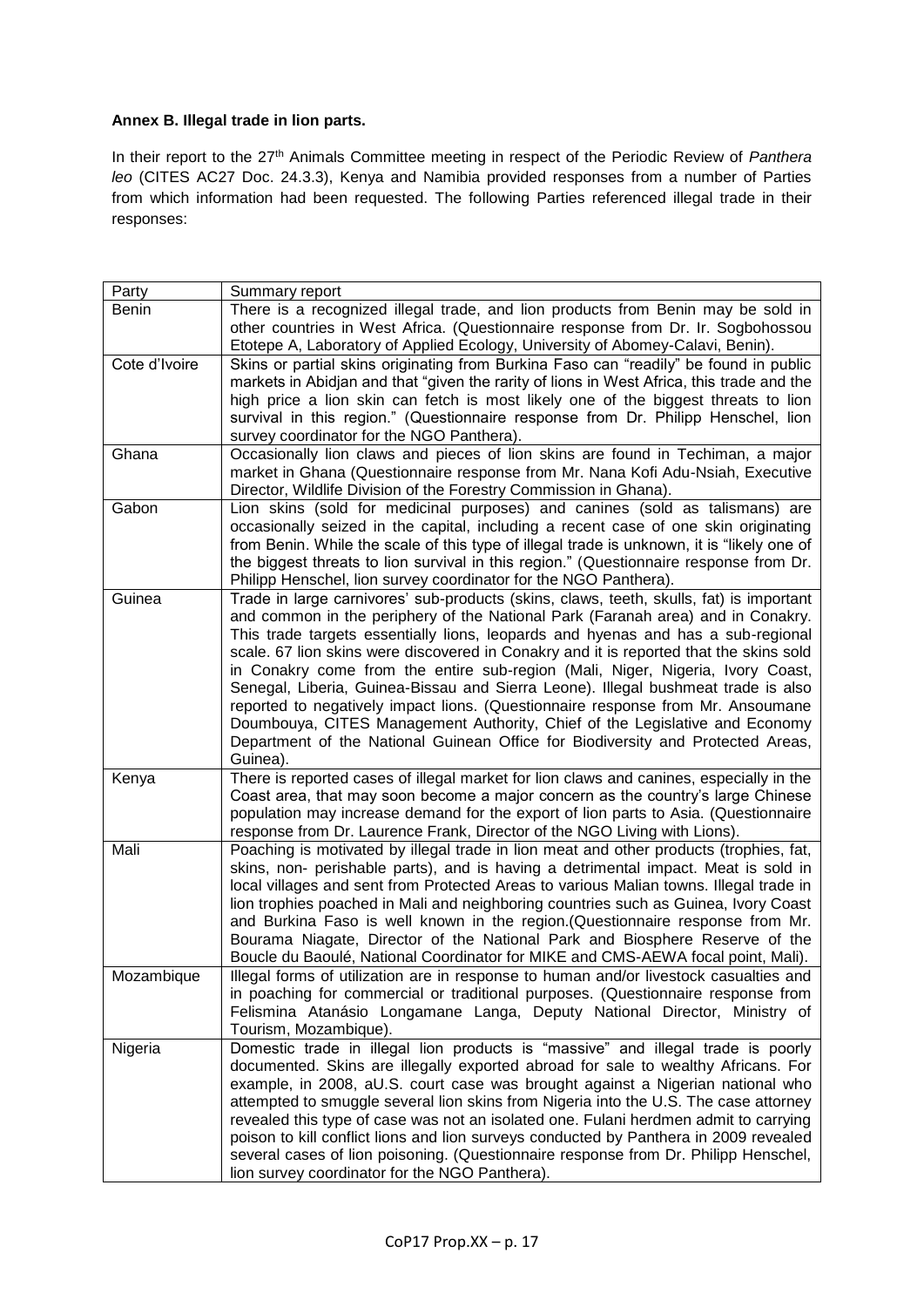| Senegal      | Lion skins (sold for medicinal purposes) and canines (sold as talismans) likely<br>originating from Burkina Faso, Benin and Nigeria can easily be found in Dakar<br>markets. (Questionnaire response from Dr. Philipp Henschel, lion survey coordinator<br>for the NGO Panthera).                                                                                                                                                                                                                                                                                                                                                                                                                                                                                                                                                                                                |
|--------------|----------------------------------------------------------------------------------------------------------------------------------------------------------------------------------------------------------------------------------------------------------------------------------------------------------------------------------------------------------------------------------------------------------------------------------------------------------------------------------------------------------------------------------------------------------------------------------------------------------------------------------------------------------------------------------------------------------------------------------------------------------------------------------------------------------------------------------------------------------------------------------|
| South Africa | Illegal trade in captive bred lions within North West province is suspected to take<br>place, as the industry is large. Lions are targeted by the traditional medicine trade in<br>Mpumalanga province, and poaching of lion for the medicinal trade seems to be on<br>the increase due to the expansion of human settlements on the western boundary of<br>the Kruger National Park. The IUCN/SSC African Lion Working Group believes that<br>there is an illegal trade in lion between South Africa and Botswana, Zambia,<br>Zimbabwe and Mozambique and alleges that lionesses with small cubs are shot in<br>Botswana's southern region in order to supply cubs to predator keepers/breeders in<br>South Africa. As there is an excess of captive bred lions available in South Africa,<br>this claim would certainly require further investigation and supporting evidence. |
| South Sudan  | There is an active trade in lion cubs within the Republic of South Sudan.<br>(Questionnaire response from Dr. Aldo Gwake Lazarus, Director, Directorate Wildlife<br>Conservation Central Equatorial State).                                                                                                                                                                                                                                                                                                                                                                                                                                                                                                                                                                                                                                                                      |
| Zambia       | Illegal trade of lion derivatives and parts occur but most likely are insignificant.<br>These are used for charms, magic and medicinal purposes.                                                                                                                                                                                                                                                                                                                                                                                                                                                                                                                                                                                                                                                                                                                                 |

CITES Trade Database searched for *Panthera leo*, source = confiscations/seizures (I).

|    | App. Taxon                  | Term             |   | Unit Country 2004 2005 2006 2007 2008 2009 2010 2011 2012 2013 |    |                |    |    |                |     |                |    |   |
|----|-----------------------------|------------------|---|----------------------------------------------------------------|----|----------------|----|----|----------------|-----|----------------|----|---|
|    | Panthera<br>leol<br>persica | derivatives      |   | <b>CN</b>                                                      |    |                |    |    |                |     | 14             |    |   |
|    | Panthera<br>leo<br>persica  | derivatives      |   | XX                                                             | 5  |                |    |    |                |     |                |    |   |
| Ш  | Panthera leo                | bodies           |   | US                                                             |    |                |    |    |                |     | 1              |    |   |
| Ш  | Panthera leo                | bodies           |   | ZW                                                             | 1  |                |    |    |                |     |                |    |   |
| Ш  | Panthera leo                | bone<br>carvings |   | TZ                                                             |    |                |    |    |                |     |                |    |   |
| Ш  | Panthera leo                | bone pieces      |   | ZA                                                             |    |                |    |    | 4              |     |                |    |   |
| lΠ | Panthera leo                | bones            |   | ΤZ                                                             |    |                |    |    |                |     |                |    | 6 |
| Ш  | Panthera leo                | bones            |   | ZA                                                             |    |                |    |    | $\overline{2}$ |     |                |    | 2 |
| Ш  | Panthera leo                | carvings         |   | ZA                                                             |    |                |    | 14 |                |     | 6              |    |   |
| Ш  | Panthera leo                | claws            | g | ZA                                                             |    |                |    |    |                |     | 165            |    |   |
| Ш  | Panthera leo                | claws            |   | ЕT                                                             | 4  |                |    |    |                |     |                |    |   |
| Ш  | Panthera leo                | claws            |   | <b>FR</b>                                                      |    |                |    |    |                |     |                |    | 5 |
| Ш  | Panthera leo                | claws            |   | GВ                                                             |    |                |    |    |                |     | $\overline{2}$ |    |   |
| Ш  | Panthera leo                | claws            |   | KE                                                             | 1  |                |    |    |                |     |                | 1  |   |
| Ш  | Panthera leo                | claws            |   | SO                                                             |    |                | 72 |    |                |     |                |    |   |
| Ш  | Panthera leo                | claws            |   | TH                                                             |    |                |    |    |                |     | $\overline{2}$ |    |   |
| Ш  | Panthera leo                | claws            |   | ZA                                                             |    |                |    |    | 18             |     | $\overline{2}$ |    | 9 |
| Ш  | Panthera leo                | claws            |   | ZW                                                             | 49 |                |    | 2  |                |     |                |    |   |
| Ш  | Panthera leo                | derivatives      |   | CN                                                             |    |                |    |    |                | 200 | 1              |    |   |
| Ш  | Panthera leo                | garments         |   | ΖA                                                             |    |                |    |    |                |     | $\overline{2}$ |    |   |
| Ш  | Panthera leo                | hair             | g | CU                                                             |    |                |    |    |                |     |                | 50 |   |
| Ш  | Panthera leo                | hair             |   | TZ                                                             |    |                | 1  |    |                |     |                |    |   |
| Ш  | Panthera leo                | hair             |   | US                                                             |    |                |    |    | 7              |     |                |    |   |
| Ш  | Panthera leo                | live             |   | AE                                                             |    | $\overline{c}$ |    |    |                |     |                |    |   |

# **Gross Exports Report**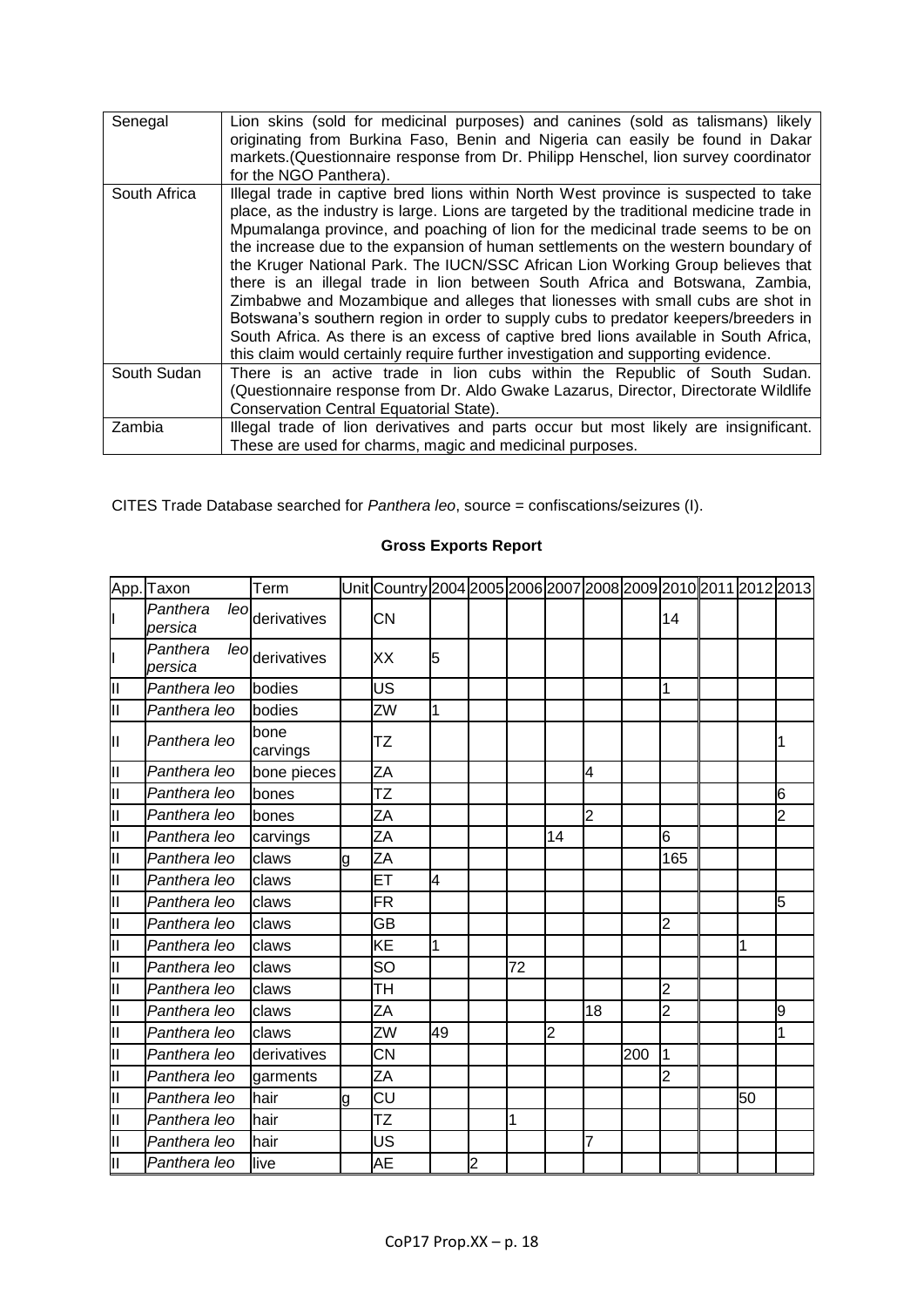|   | App. Taxon   | Term        |   | Unit <b> </b> Country 2004 2005 2006 2007 2008 2009 2010 2011 2012 2013 |                |   |                |                         |    |   |                |                |    |    |
|---|--------------|-------------|---|-------------------------------------------------------------------------|----------------|---|----------------|-------------------------|----|---|----------------|----------------|----|----|
| Ш | Panthera leo | live        |   | BЕ                                                                      |                |   |                | l3                      | 3  |   |                |                |    |    |
| Ш | Panthera leo | live        |   | <b>BG</b>                                                               |                |   |                |                         |    |   | $\overline{2}$ | 1              |    |    |
| Ш | Panthera leo | live        |   | CL                                                                      |                |   |                |                         |    | 1 |                |                |    |    |
| Ш | Panthera leo | live        |   | EG                                                                      |                |   |                |                         |    |   |                |                |    | 1  |
| Ш | Panthera leo | live        |   | FR                                                                      |                |   |                |                         | 1  |   | 1              |                |    |    |
| Ш | Panthera leo | live        |   | GT                                                                      |                |   |                |                         |    |   |                |                | 1  |    |
| Ш | Panthera leo | live        |   | JO                                                                      |                |   |                |                         |    |   | 6              |                |    |    |
| Ш | Panthera leo | live        |   | LВ                                                                      |                |   |                |                         |    |   |                |                |    |    |
| Ш | Panthera leo | live        |   | PT                                                                      |                |   | $\overline{2}$ |                         | 3  |   | 5              |                |    |    |
| Ш | Panthera leo | live        |   | <b>RO</b>                                                               | 1              |   |                |                         |    |   |                |                |    |    |
| Ш | Panthera leo | live        |   | SO                                                                      | $\overline{3}$ |   |                |                         |    |   |                |                |    |    |
| Ш | Panthera leo | live        |   | XX                                                                      |                | 2 |                |                         |    |   | 1              |                |    |    |
| Ш | Panthera leo | medicine    |   | CN                                                                      |                |   |                |                         |    |   |                |                |    | 1  |
| Ш | Panthera leo | skin pieces |   | DE                                                                      | 5              |   |                |                         |    |   |                |                |    |    |
| Ш | Panthera leo | skin pieces |   | <b>FR</b>                                                               |                |   |                |                         | 1  |   |                |                |    |    |
| Ш | Panthera leo | skin pieces |   | MZ                                                                      | 1              |   |                |                         |    |   |                |                |    |    |
| Ш | Panthera leo | skins       |   | AR                                                                      | 1              |   |                |                         |    |   |                |                |    |    |
| Ш | Panthera leo | skins       |   | ET                                                                      | 1              |   |                |                         |    |   |                |                |    |    |
| Ш | Panthera leo | skins       |   | GH                                                                      |                |   | 1              |                         |    |   |                |                |    |    |
| Ш | Panthera leo | skins       |   | MX                                                                      |                |   |                |                         |    | 3 |                |                |    |    |
| Ш | Panthera leo | skins       |   | US                                                                      |                |   |                |                         |    |   |                |                |    |    |
| Ш | Panthera leo | skins       |   | ZA                                                                      | $\overline{2}$ |   |                |                         | 1  |   | 1              |                |    |    |
| Ш | Panthera leo | skulls      |   | ML                                                                      |                | 1 |                |                         |    |   |                |                |    |    |
| Ш | Panthera leo | skulls      |   | MX                                                                      |                |   | 1              |                         |    |   |                |                |    |    |
| Ш | Panthera leo | skulls      |   | US                                                                      |                | 1 |                | $\overline{2}$          |    |   |                |                |    |    |
| Ш | Panthera leo | skulls      |   | XX                                                                      |                |   |                |                         |    | 1 |                |                |    |    |
| Ш | Panthera leo | skulls      |   | ΖA                                                                      | 1              |   |                |                         |    |   |                | 1              |    |    |
| Ш | Panthera leo | skulls      |   | ZW                                                                      | 4              |   |                |                         |    |   |                |                |    |    |
| Ш | Panthera leo | specimens   | g | ZA                                                                      |                |   |                |                         |    |   |                | 648            |    |    |
| Ш | Panthera leo | specimens   |   | AU                                                                      |                | 1 |                |                         |    |   |                |                |    |    |
| Ш | Panthera leo | specimens   |   | KE                                                                      |                |   |                |                         | 35 |   |                |                |    |    |
| Ш | Panthera leo | specimens   |   | ΤZ                                                                      |                |   |                |                         |    |   |                | 113            |    |    |
| Ш | Panthera leo | specimens   |   | ZΜ                                                                      |                |   |                |                         |    |   |                |                |    | 74 |
| Ш | Panthera leo | specimens   |   | ZW                                                                      |                |   | 19             |                         |    |   |                |                |    |    |
| Ш | Panthera leo | teeth       |   | СG                                                                      |                |   |                | $\overline{\mathbf{c}}$ |    |   |                |                |    |    |
| Ш | Panthera leo | teeth       |   | <b>CM</b>                                                               |                |   |                |                         |    |   |                | 6              |    |    |
| Ш | Panthera leo | teeth       |   | GВ                                                                      |                |   |                |                         | 1  |   |                |                |    |    |
| Ш | Panthera leo | teeth       |   | MX                                                                      |                |   |                |                         |    |   |                |                | 50 |    |
| Ш | Panthera leo | teeth       |   | <b>NG</b>                                                               |                |   |                | $\overline{2}$          |    |   |                | 3              |    |    |
| Ш | Panthera leo | teeth       |   | ZΑ                                                                      |                |   |                |                         |    |   | 2              | 1              |    |    |
| Ш | Panthera leo | teeth       |   | ZW                                                                      |                | 5 |                | 1                       | 6  |   |                |                |    |    |
| Ш | Panthera leo | trophies    |   | EТ                                                                      |                |   | 5              |                         |    |   |                |                |    |    |
| Ш | Panthera leo | trophies    |   | <b>FR</b>                                                               |                |   |                |                         |    |   |                | 1              |    |    |
| Ш | Panthera leo | trophies    |   | MΖ                                                                      |                |   |                |                         |    |   |                |                |    | 1  |
| Ш | Panthera leo | trophies    |   | <b>NA</b>                                                               | 1              |   |                |                         |    |   | 1              | $\overline{2}$ |    |    |
| Ш | Panthera leo | trophies    |   | <b>TZ</b>                                                               |                |   |                |                         | 1  |   | $\overline{2}$ | $\overline{c}$ |    |    |
| Ш | Panthera leo | trophies    |   | VE                                                                      | 1              |   |                |                         |    |   |                |                |    |    |
| П | Panthera leo | trophies    |   | XX                                                                      |                |   |                |                         |    | 1 |                |                |    |    |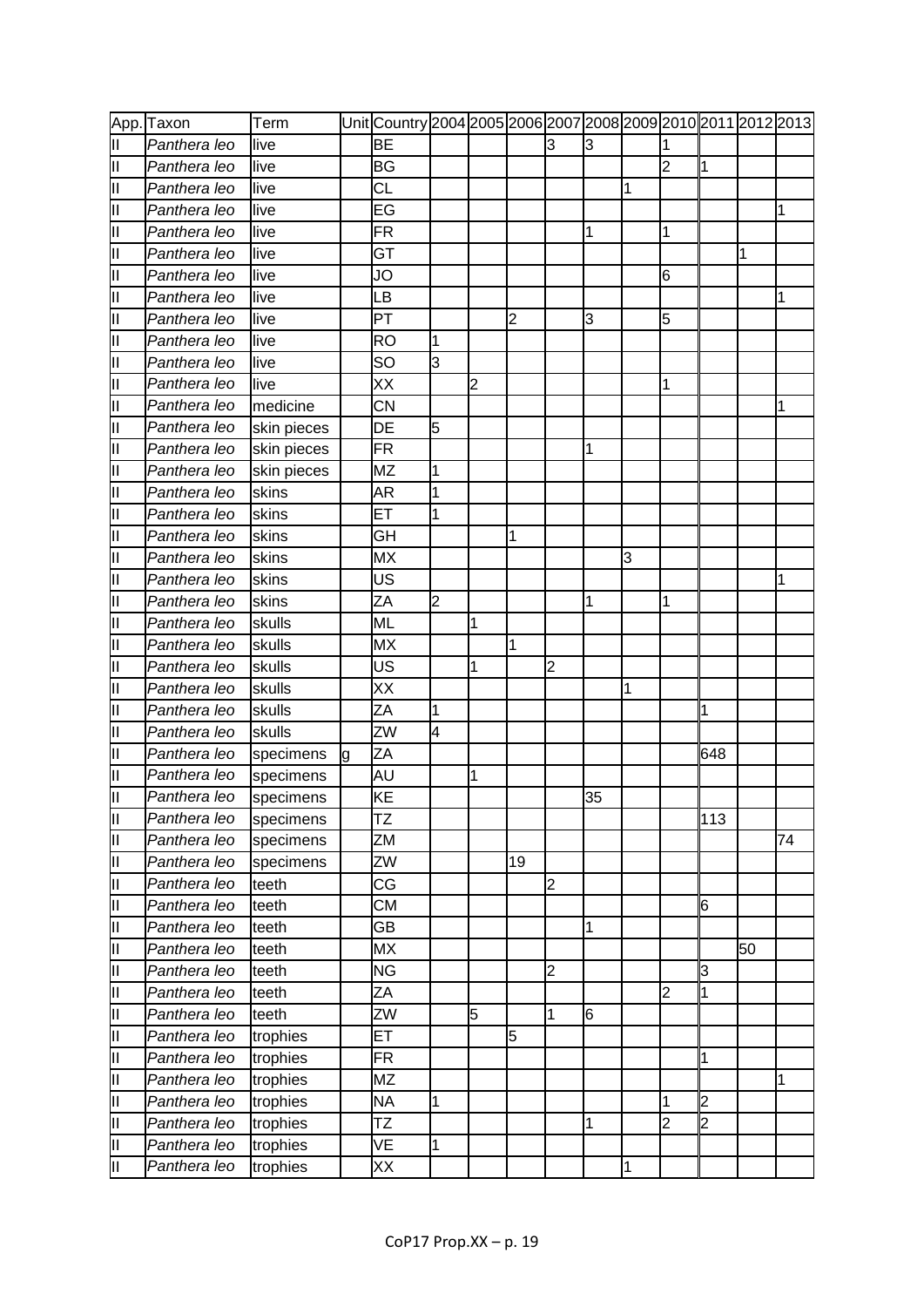|   | App. Taxon   | l erm            | UnitlCountry 2004 2005 2006 2007 2008 2009 2010 2011 2012 2013 |  |  |  |  |  |
|---|--------------|------------------|----------------------------------------------------------------|--|--|--|--|--|
|   | Panthera leo | Itrophies        |                                                                |  |  |  |  |  |
|   | Panthera leo | Itrophies        | ZM                                                             |  |  |  |  |  |
| Ш | Panthera leo | <b>Itrophies</b> | <b>ZW</b>                                                      |  |  |  |  |  |

## **Gross Imports Report**

|    | App. Taxon                 | Term             |   | Unit Country 2004 2005 2006 2007 2008 2009 2010 2011 2012 2013 |                |                |    |                |                |     |                |     |    |    |
|----|----------------------------|------------------|---|----------------------------------------------------------------|----------------|----------------|----|----------------|----------------|-----|----------------|-----|----|----|
|    | Panthera<br>leo<br>persica | derivatives      |   | US                                                             | 5              |                |    |                |                |     | 14             |     |    |    |
| Ш  | Panthera leo               | bodies           |   | CA                                                             |                |                |    |                |                |     | 1              |     |    |    |
| Ш  | Panthera leo               | bodies           |   | GB                                                             | 1              |                |    |                |                |     |                |     |    |    |
| Ш  | Panthera leo               | bone<br>carvings |   | US                                                             |                |                |    |                |                |     |                |     |    |    |
| Ш  | Panthera leo               | bone pieces      |   | US                                                             |                |                |    |                | 4              |     |                |     |    |    |
| Ш  | Panthera leo               | bones            |   | US                                                             |                |                |    |                | $\overline{2}$ |     |                |     |    | 8  |
| Ш  | Panthera leo               | carvings         |   | US                                                             |                |                |    | 14             |                |     | 6              |     |    |    |
| Ш  | Panthera leo               | claws            | g | <b>NZ</b>                                                      |                |                |    |                |                |     | 165            |     |    |    |
| Ш  | Panthera leo               | claws            |   | AI                                                             |                |                |    |                |                |     | 2              |     |    |    |
| Ш  | Panthera leo               | claws            |   | AT                                                             |                |                | 72 |                |                |     |                |     |    |    |
| Ш  | Panthera leo               | claws            |   | GB                                                             | 5              |                |    |                |                |     |                |     |    |    |
| Ш  | Panthera leo               | claws            |   | <b>NZ</b>                                                      |                |                |    | $\overline{2}$ |                |     |                |     |    |    |
| Ш  | Panthera leo               | claws            |   | US                                                             | 49             |                |    |                | 18             |     | 4              |     | 1  | 15 |
| Ш  | Panthera leo               | derivatives      |   | US                                                             |                |                |    |                |                | 200 | 1              |     |    |    |
| Ш  | Panthera leo               | garments         |   | US                                                             |                |                |    |                |                |     | $\overline{2}$ |     |    |    |
| II | Panthera leo               | hair             | g | US                                                             |                |                |    |                |                |     |                |     | 50 |    |
| Ш  | Panthera leo               | hair             |   | AU                                                             |                |                |    |                |                |     |                |     |    |    |
| Ш  | Panthera leo               | hair             |   | US                                                             |                |                | 1  |                |                |     |                |     |    |    |
| Ш  | Panthera leo               | live             |   | AE                                                             | 3              |                |    |                |                |     | 1              |     |    |    |
| Ш  | Panthera leo               | live             |   | FR                                                             |                |                |    |                |                |     |                |     |    | 1  |
| Ш  | Panthera leo               | live             |   | <b>NL</b>                                                      |                | $\overline{2}$ |    |                |                |     |                |     |    |    |
| Ш  | Panthera leo               | live             |   | PT                                                             |                | $\overline{2}$ |    |                | 3              |     |                |     |    |    |
| Ш  | Panthera leo               | live             |   | US                                                             |                |                |    |                |                |     |                |     |    |    |
| Ш  | Panthera leo               | live             |   | XX                                                             |                |                |    |                |                |     | 5              |     |    |    |
| Ш  | Panthera leo               | live             |   | ZΑ                                                             | 1              |                | 2  | 3              | 4              | 1   | 10             | 1   |    |    |
| Ш  | Panthera leo               | medicine         |   | US                                                             |                |                |    |                |                |     |                |     |    | 1  |
| Ш  | Panthera leo               | skin pieces      |   | PT                                                             | 1              |                |    |                |                |     |                |     |    |    |
| Ш  | Panthera leo               | skin pieces      |   | US                                                             | 5              |                |    |                | 1              |     |                |     |    |    |
| Ш  | Panthera leo               | skins            |   | <b>BW</b>                                                      |                |                |    |                |                |     |                |     |    |    |
| Ш  | Panthera leo               | <b>skins</b>     |   | ES                                                             | 1              |                |    |                |                |     |                |     |    |    |
| Iн | Panthera leo               | skins            |   | GB                                                             | 1              |                |    |                | 1              |     |                |     |    |    |
| Ш  | Panthera leo               | skins            |   | US                                                             | $\overline{c}$ |                | 1  |                |                | 3   | 1              |     |    |    |
| Ш  | Panthera leo               | skulls           |   | AT                                                             |                |                |    | $\overline{2}$ |                |     |                |     |    |    |
| Ш  | Panthera leo               | skulls           |   | <b>ES</b>                                                      |                | $\overline{2}$ |    |                |                | 1   |                |     |    |    |
| Ш  | Panthera leo               | skulls           |   | GВ                                                             | 1              |                |    |                |                |     |                |     |    |    |
| Ш  | Panthera leo               | skulls           |   | US                                                             | 4              |                | 1  |                |                |     |                | 1   |    |    |
| Ш  | Panthera leo               | specimens        | a | US                                                             |                |                |    |                |                |     |                | 648 |    |    |
| Ш  | Panthera leo               | specimens        |   | <b>US</b>                                                      |                | 1              | 19 |                | 35             |     |                | 113 |    | 74 |
| Ш  | Panthera leo               | teeth            |   | <b>NO</b>                                                      |                |                |    | $\overline{2}$ |                |     |                |     |    |    |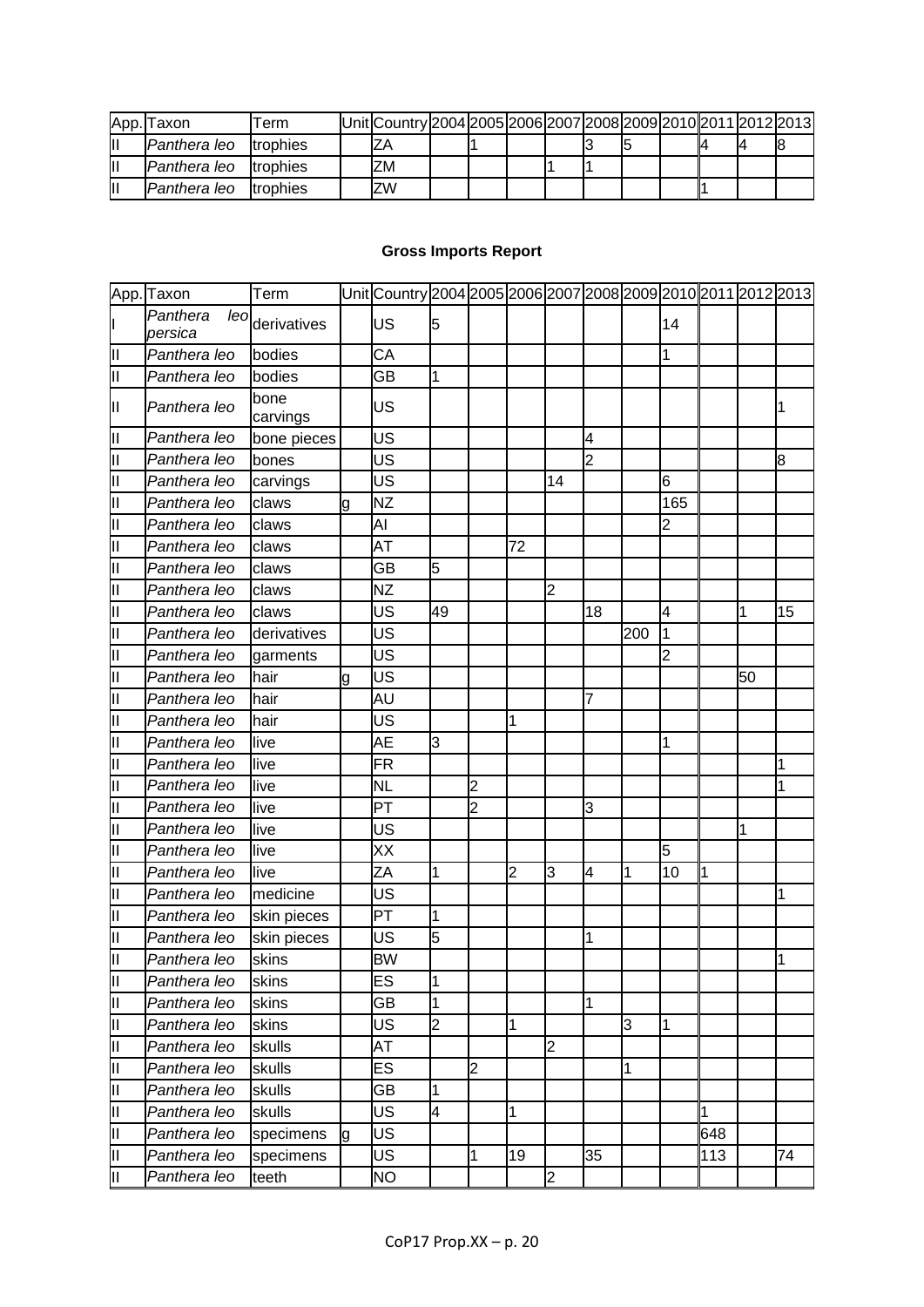|   | App. Taxon   | Term     | Unit Country 2004 2005 2006 2007 2008 2009 2010 2011 2012 2013 |    |   |  |  |    |    |  |
|---|--------------|----------|----------------------------------------------------------------|----|---|--|--|----|----|--|
| Ш | Panthera leo | teeth    | ΝZ                                                             |    |   |  |  |    |    |  |
| Ш | Panthera leo | teeth    | US                                                             | 15 |   |  |  |    | 50 |  |
| Ш | Panthera leo | trophies | AE                                                             |    |   |  |  |    |    |  |
| Ш | Panthera leo | trophies | IΑT                                                            |    |   |  |  |    |    |  |
| Ш | Panthera leo | trophies | lвн                                                            |    | 5 |  |  |    |    |  |
| Ш | Panthera leo | trophies | 'PL                                                            |    |   |  |  |    |    |  |
|   | Panthera leo | trophies | US                                                             |    |   |  |  | 10 |    |  |

In section 6.4 of CITES AC27 Doc. 24.3.3, Kenya and Namibia documented the following examples of illegal trade of lion products:

- In January 2006, the Kenya Wildlife Service (KWS) investigated allegations that a lion cub smuggling ring was operating along the Kenya-Somalia border. Investigators discovered a cartel operating in Somalia and trading illegally in wildlife species. Lion cubs were being smuggled into Somalia, sold for USD150-USD300 and sent on to Europe (KWS).
- At a lion conservation conference held in Douala, the Government of Cameroun identified trade in lion skins as a major cause of the decline in lion populations in Central and West Africa (LAGA pers. comm.).
- In June 2006, a hunting safari worker was arrested for illegally trading in lion products in Garoua, Cameroun. He was accused of using the legal trade in lion trophies as a cover for selling lion products on the black market (LAGA pers. comm.).
- In December 2006, two lion skins were seized in Marua city in northern Cameroun. One skin had originated in Tchad, and the two together were being sold for USD 655 (LAGA pers. comm.).
- In January 2009, three Chinese nationals were arrested at Jomo Kenyatta airport, Nairobi, carrying lion teeth in their luggage, along with ivory carvings and jewellery (KWS).
- In January 2009, Dubai officials announced that they had foiled attempts to smuggle wildlife into Dubai and to "re-export rare animal products including endangered lions" (PRNewswire). However, there have been persistent reports of live lions being smuggled into the UAE for the pet trade. A newspaper in Dubai quoted an employee of a cargo company as saying that cargo workers had found a small lion that had escaped from its cage inside an aircraft (The National). A local veterinarian was quoted as saying that he treated 2 or 3 lion cubs a year at his clinic (Khaleej Times).
- In March 2009, a Vietnamese man in Pretoria, South Africa, was found with the remains of 13 lions in his house, along with a number of rhinoceros carcasses. South African police believe that he had received an order from a global syndicate in east Asia (Daily Mail).
- In April 2009, the Botswana press reported that the government had discovered cross-border smuggling of live lions into South Africa. The principal market for these animals is believed to be the "canned hunting" industry in South Africa. A South African wildlife magazine was reported to advertise lion cubs of "Botswana bloodline" for Rand 20,000 (USD 2,700) each (Botswana Gazette).
- In April 2009, a lion skull was seized at Felixstowe, UK. The skull originated in South Africa and lacked proper permits. In 2009 a US-based website advertised lion meat from animals "raised in South Africa"; Lion meat was subsequently advertised on the same website as "ranch-raised in the USA". Please note that these are allegations in the media which have not been substantiated.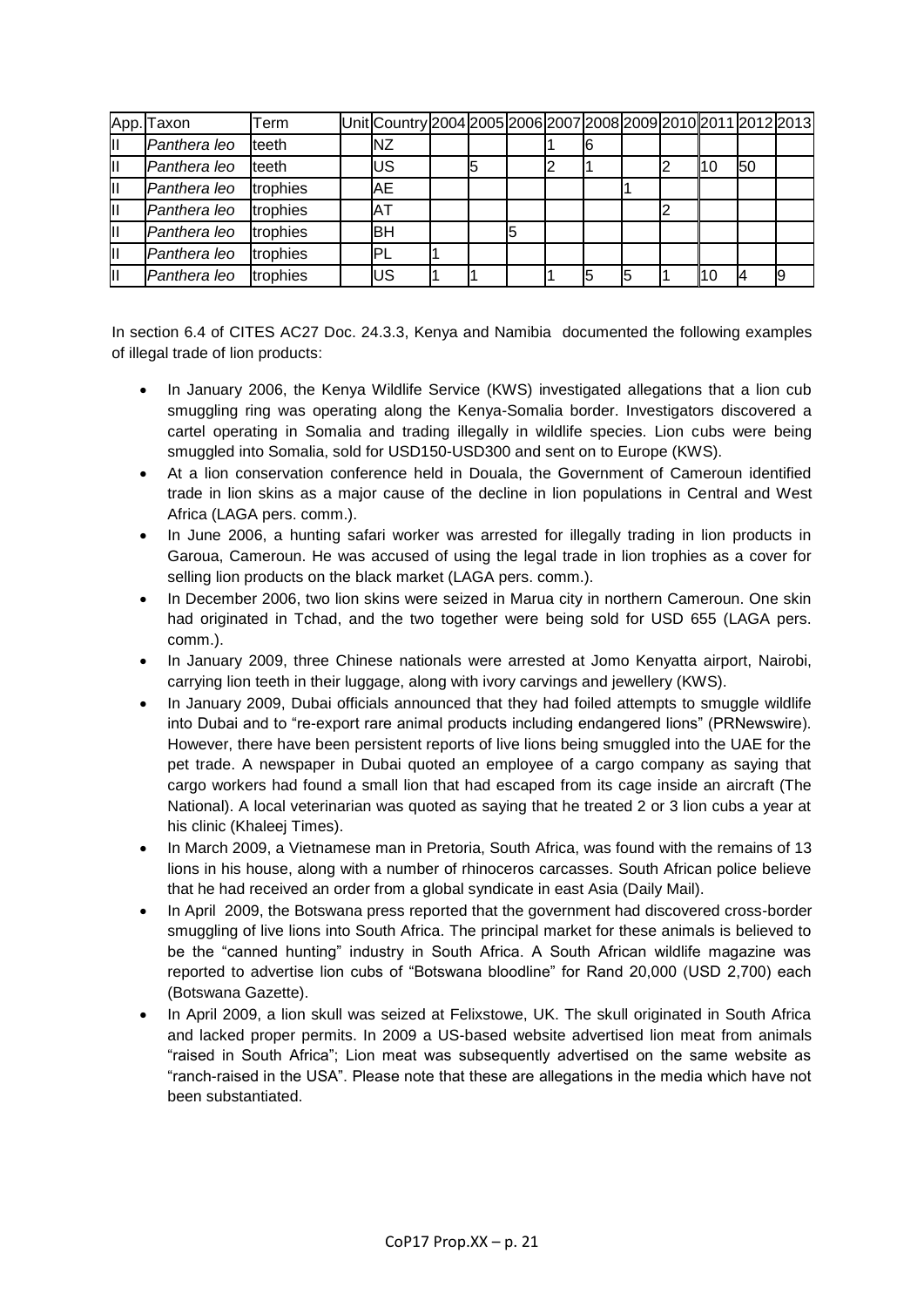# **Annex C. Additional domestic protection and monitoring measures.**

| Ghana                      | Appendix One of the national wildlife regulation affords the African lion full<br>protection from killing, capture and the parts trade.                                                                                                                                                                                                                                                                                                                                                                                                                                                                                                                                                                                                                                                                                                                                                                                                                                                                                                                                                                                                                                                              |
|----------------------------|------------------------------------------------------------------------------------------------------------------------------------------------------------------------------------------------------------------------------------------------------------------------------------------------------------------------------------------------------------------------------------------------------------------------------------------------------------------------------------------------------------------------------------------------------------------------------------------------------------------------------------------------------------------------------------------------------------------------------------------------------------------------------------------------------------------------------------------------------------------------------------------------------------------------------------------------------------------------------------------------------------------------------------------------------------------------------------------------------------------------------------------------------------------------------------------------------|
| Guinea                     | National legislation classifies lions as a fully protected species and the country<br>has prepared a national action plan for the Conservation of Large Carnivores<br>which includes measures to protect lions. Efforts to protect lions in Guinea are<br>recent (1997) and can be justified by the finding that their population and their<br>habitat have been significantly reduced.                                                                                                                                                                                                                                                                                                                                                                                                                                                                                                                                                                                                                                                                                                                                                                                                              |
| Mali                       | Measures such as the creation of water stations or water wells are put in place to<br>avoid contacts between cattle and wild fauna in lion habitat areas to avoid<br>human-lion conflicts. A significant effort has been devoted to the education of<br>local communities about the protection of lions, and to controlling poaching<br>through an increase in surveillance among other things. Malian law classifies<br>lions as a partially protected species and regulates lion trophy hunting and lion<br>trade.                                                                                                                                                                                                                                                                                                                                                                                                                                                                                                                                                                                                                                                                                 |
| Mozambique                 | Lion hunting is governed, per quota, by the Forestry and Wildlife Law (Law 10/99)<br>and its regulations (Decree 12/2002). The National Human and Wildlife Strategy<br>was passed in 2009 and included a goal of mitigating human-lion conflict. Other<br>instruments affecting lion conservation include passage of the Land Use Planning<br>Law and Regulation; the Environmental Law; the Biodiversity Strategy; and an<br>expected 2012 Conservation Law.                                                                                                                                                                                                                                                                                                                                                                                                                                                                                                                                                                                                                                                                                                                                        |
| Nigeria                    | Since 2009, WCS and North Carolina Zoo provide financial and technical law<br>enforcement support within Yankari GR, which is managed by Bauchi State.                                                                                                                                                                                                                                                                                                                                                                                                                                                                                                                                                                                                                                                                                                                                                                                                                                                                                                                                                                                                                                               |
| Rwanda                     | Lions are included in the list of protected animals under Rwandan legislation<br>which prohibits their trade and use. The Rwandan government initiated<br>collaboration with partners from the private sector for the repopulation of various<br>species including lions.                                                                                                                                                                                                                                                                                                                                                                                                                                                                                                                                                                                                                                                                                                                                                                                                                                                                                                                            |
| Republic of South<br>Sudan | Since 2003, amendments to the Wildlife Conservation and Management Act have<br>included protections for lions; the Act may need to be revised to conform with<br>current lion populations, for which there is no assessment.                                                                                                                                                                                                                                                                                                                                                                                                                                                                                                                                                                                                                                                                                                                                                                                                                                                                                                                                                                         |
| South Africa               | Lion is protected under both national legislation (National Environmental<br>Management: Biodiversity Act, 2004 (Act No. 10 of 2004 (, the Threatened or<br>Protected Species Regulations of 2007) and provincial ordinances / acts. Permits<br>are required to among others keep, move, catch and hunt lion and it is an offence<br>if any of these activities are carried out without a permit. In terms of national<br>legislation, lion's that cause damage are not allowed to be hunted by an<br>international hunting client. Provincial conservation authorities often require<br>ecological management plans when lion is introduced to a property. The<br>Department of Environmental Affairs initiated a process to develop a Biodiversity<br>Management Plan (BMP) for lions in terms of the National Environmental<br>Management: Biodiversity Act, 2004. The BMP will be aimed at ensuring the<br>long-term survival in nature of the species and will contribute towards the<br>achievement of the recommendations of the Eastern and Southern African Lion<br>Conservation Strategy (the regional conservation strategy compiled by the<br>IUCN/SSC/Cat Specialist Group and others). |
| Tanzania                   | To off-set human-lion conflict, the government encourages the establishment of<br>Wildlife Management Areas, a recently created community-based category of<br>gazetted Protected Area, introduced recently (April, 2011) Dangerous Animals<br>Damage Consolation Regulations, and promotes a number of human-lion-conflict<br>mitigation programs throughout the country. To improve the management and<br>efficiency of trophy hunting, the government has passed a new regulation with a<br>compulsory age-based restriction of hunted lions controlled by an annual lion<br>trophy inspection. They also set up a monitoring and control programme run by<br>the Wildlife Division. This recent mechanism has successfully resulted in a<br>significantly reduced lion offtake and an improved selection of aged male lions.                                                                                                                                                                                                                                                                                                                                                                     |
| Zambia                     | Lion is a protected species under the Zambia Wildlife Act No. 12 of 1998. It is a<br>criminal offence to hunt, kill, capture or be in possession of a lion specimen<br>without a license. Hunting of lions is regulated through a quota system. To ensure<br>that hunting of lions is sustainable ZAWA undertakes monitoring of all sport                                                                                                                                                                                                                                                                                                                                                                                                                                                                                                                                                                                                                                                                                                                                                                                                                                                            |